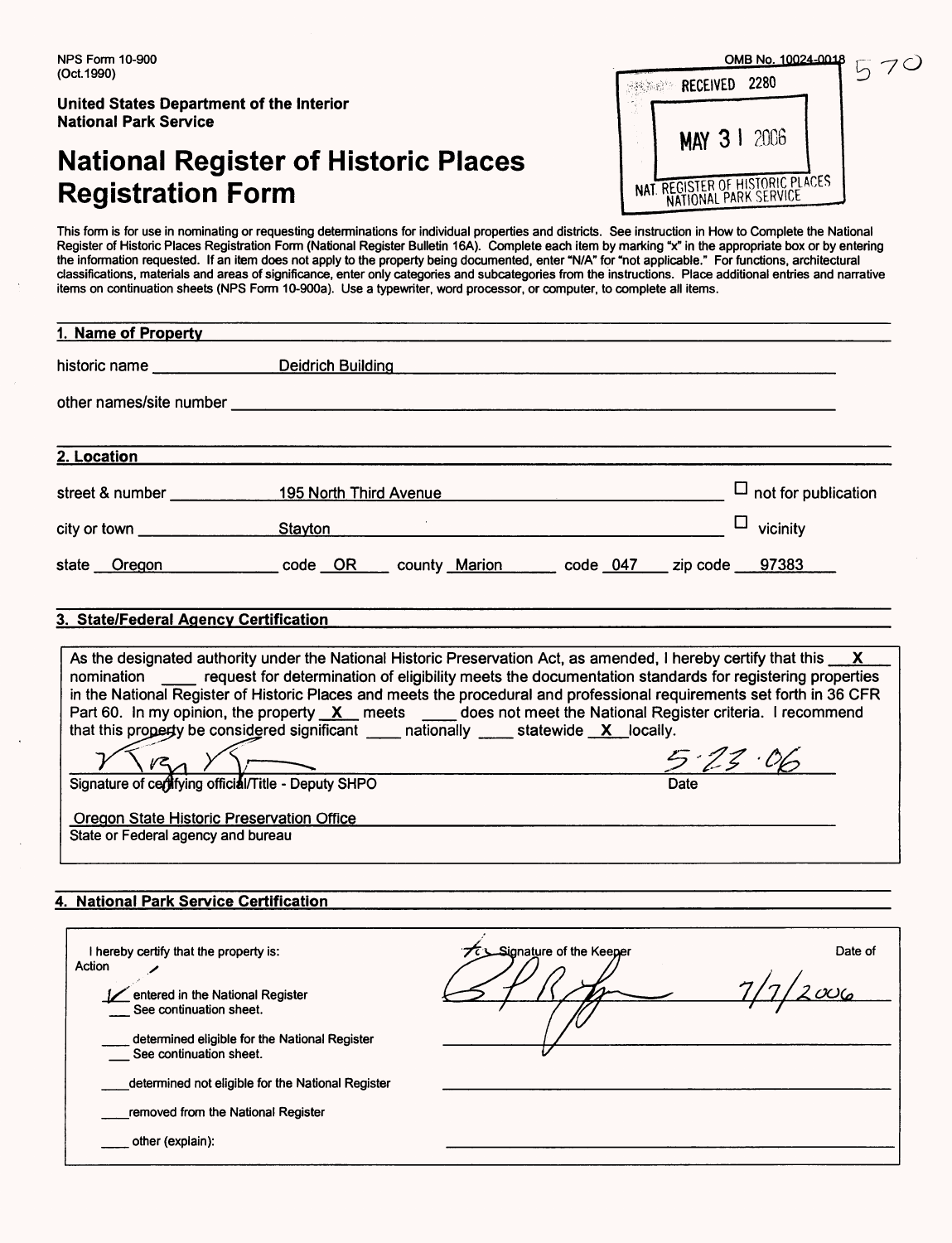Marion County, Oregon County and State

Deidrich Building Name of Property

#### **5. Classification**

Ownership of Property (check as many as apply)

- $X$  private
- 
- X private<br>
\_ public local<br>
\_\_\_\_ public state public - state<br>public - Federal
- 
- building(s) .district site structure object

Category of Property (check only one box)

Name of related multiple property listing (enter "N/A" if property is not part of a multiple property listing)

Historic Downtown Area of Stayton MPS

**6. Function or Use**

Historic Functions (enter categories from instructions)

COMMERCE/TRADE: specialty store DOMESTIC: multiple dwelling

**7. Description**

Architectural Classification (Enter categories from instructions)

<u>LATE 19"' and 20"' CENTURY AMERICAN</u> MOVEMENTS: commercial style\_\_\_\_\_

| <b>Number of Resources within Property</b><br>(Do not include previously listed resources in the count) |                 |                  |
|---------------------------------------------------------------------------------------------------------|-----------------|------------------|
| Contributing                                                                                            | Noncontributing |                  |
|                                                                                                         |                 | buildings        |
|                                                                                                         |                 | sites            |
|                                                                                                         |                 | structures       |
|                                                                                                         |                 | objects<br>Total |

Number of contributing resources previously listed in the National Register

 $N/A$ 

Current Functions (Enter categories from instructions)

COMMERCE/TRADE: specialty store

**Materials** (Enter categories from instructions)

| foundation:          | concrete       |  |
|----------------------|----------------|--|
| walls: <b>walls:</b> | concrete       |  |
| roof:                | <b>asphalt</b> |  |
| Other:               |                |  |

Narrative Description

(Describe the historic and current condition of the property on one or more continuation sheets)

See continuation sheets.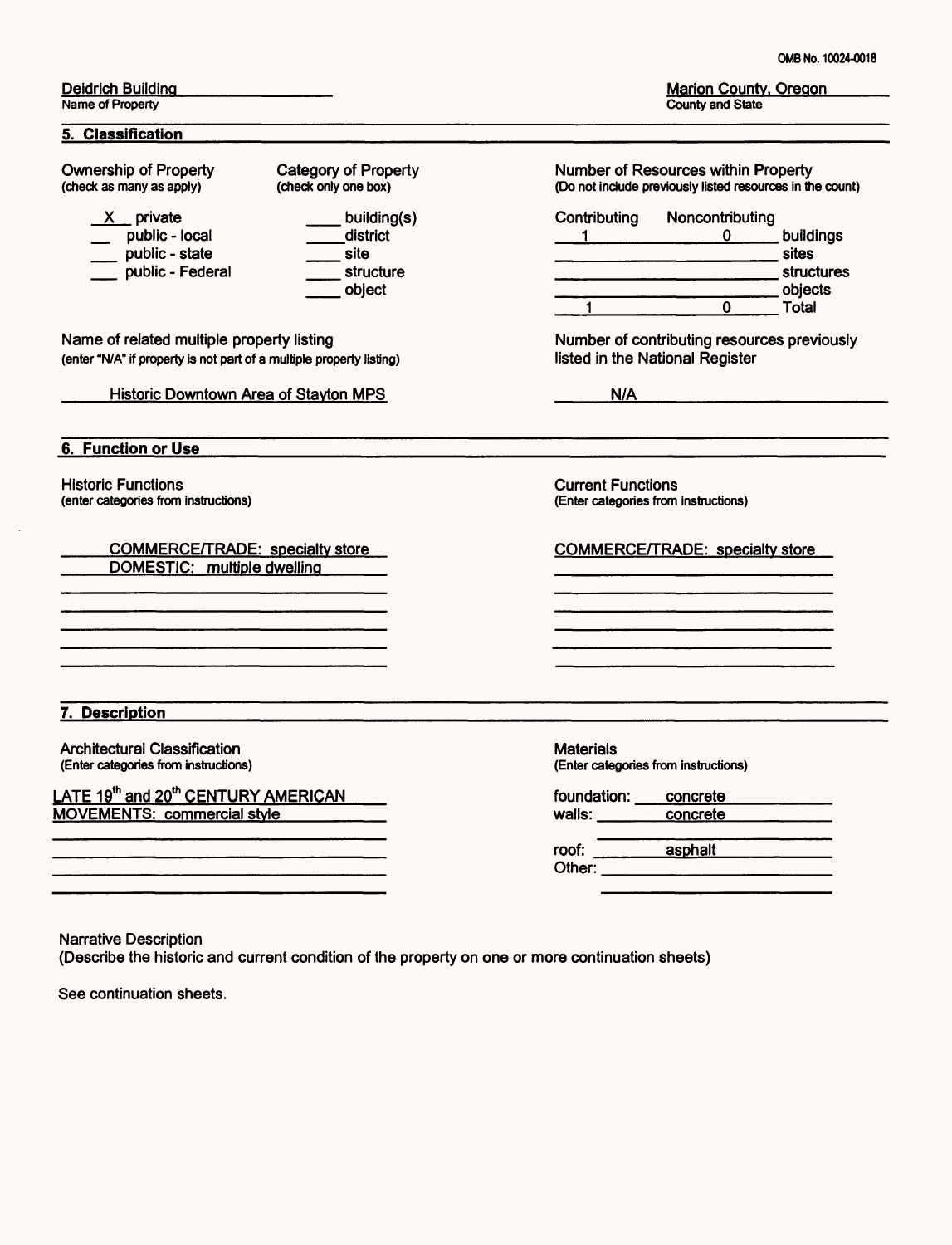## **National Register of Historic Places Continuation Sheet**

Section number  $\frac{7}{2}$  Page  $\frac{1}{2}$ 

Name of Property

Deidrich Building<br>
Name of Property<br>
Name of Property<br>
County and State<br>
County and State

Historic Downtown Area of Stayton MPS Name of Multiple Property Listing

#### **DESCRIPTION SUMMARY**

The Deidrich Building is a two-story, concrete block, commercial building situated in the rural town of Stayton, Oregon. Oriented on an east/west axis, this two part building reveals the formal architectural composition that concrete block buildings assumed in the town during the 1910s. Constructed in 1912, the building's rusticated concrete block walls, elaborate, concrete-molded entablature, and castellated parapet demonstrate a degree of architectural refinement. While retaining its fenestration pattern replete with lintels and keystones, the building has lost nearly all of its original double-hung windows. The survival of the building's most significant architectural details, namely the first floor storefronts and the concrete block detailing, compensate for this loss.

#### **GENERAL DESCRIPTION**

The Deidrich Building is a two story concrete block building 50 feet wide and 99 feet long, located on the northeast corner of Florence Street and 3<sup>rd</sup> Ave. in Stayton, Oregon. Constructed in 1912, the building typifies the organization of commercial spaces during the period by featuring a first floor devoted to retail and the second to residential and office space.<sup>1</sup>

The exterior of the building is made of pre-cast, hand-made hollow concrete block. The block was plastered on the finished interior spaces. The back and party walls were plain face block and plastered where possible but the 3rd Ave front and Florence Street side feature the distinctive "rock face" block that imitates rusticated stone.

The retail space in the front of the building features large, uninterrupted windows and transoms while the residential second floor features smaller window openings. This structural contradiction is solved with steel. Two, ten inch, horizontally laid "I" beams with flanges riveted at both the top and bottom to connect and strengthen the beams and support the upper block, rest on block columns, generally, and a round steel column at the north-east comer of the building. These interesting technologies of 1912 are covered *in situ* in concrete that extends two inches out from the block surface and sixteen inches high to produce a sign board for advertising. Between the sign board and the plate glass store windows is a row of translucent transom windows that follow the large glass windows and the upper beam around the corner and down the north wall ten feet. The smaller window openings throughout the exterior are made the same way but instead of a signboard they are presented as if they were a stone lintel with a keystone in the middle. Under these lintels are double hung wooden

Two Part Commercial Block" according to categories set forth by Longstreth, Richard in *The Buildings of Main Street,* Alta Mira Press, 2000, pp.24-53.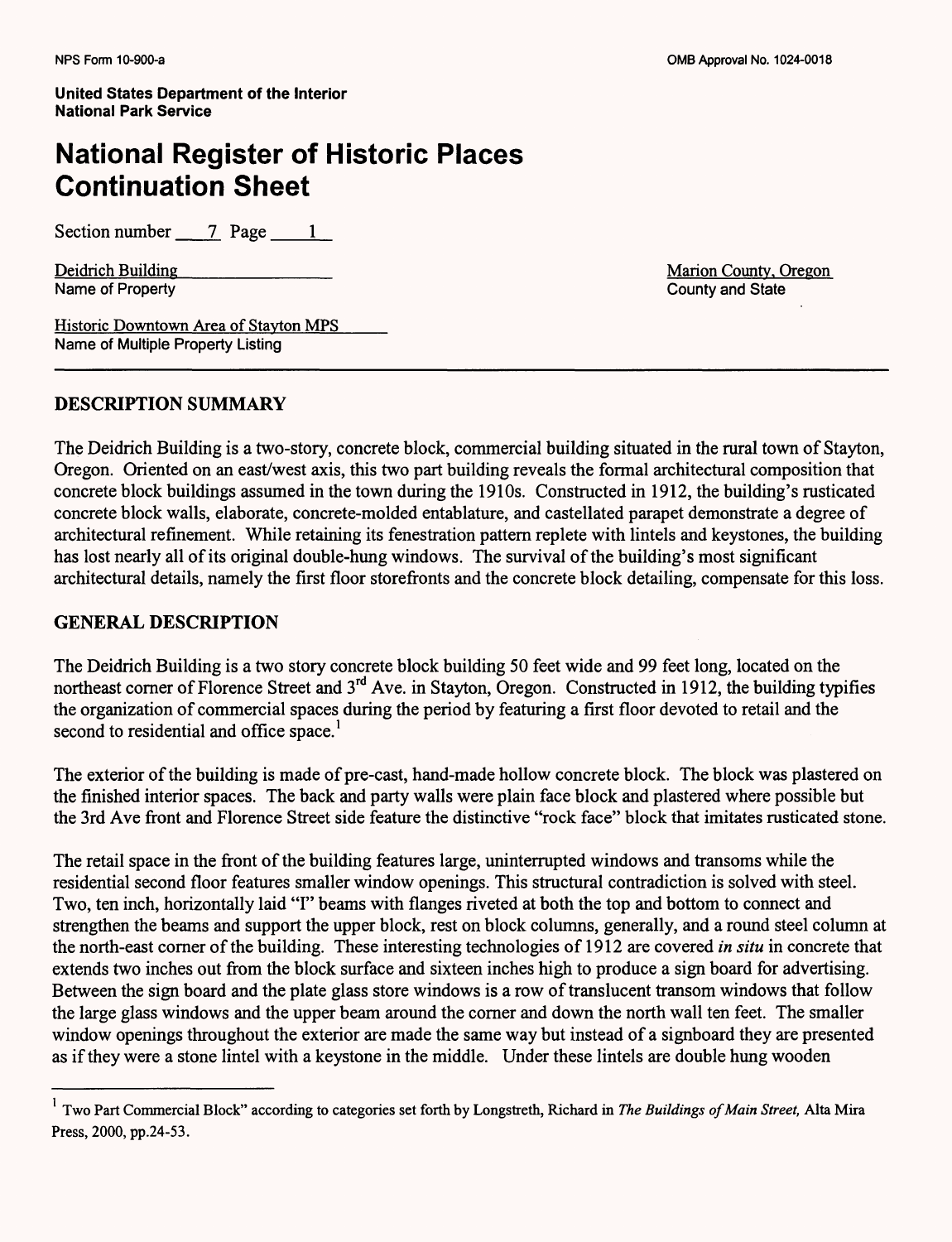### **National Register of Historic Places Continuation Sheet**

Section number 7 Page 2

Name of Property

Deidrich Building<br>
Name of Property<br>
Name of Property<br>
County and State<br>
County and State

Historic Downtown Area of Stayton MPS Name of Multiple Property Listing

windows. The original transoms and store windows are set in milled woodwork, using a commercial sized ogee window cutter. At the entrance corners the glass is supported by narrow bronze muntin, which are morticed into the millwork at the top and bottom. All is original except the ten foot section of store window that is on the north wall which has been replaced in modern materials divided into three pieces of glass.

The retail space is divided into two separate stores. The corner store, the dominant and larger of the two, is 26' 6" wide, leaving the south store only 23' 6" wide. The difference is apparent in the recessed entryways, where the ramp sides are straight on the south store and splayed on the north, leaving two more transom windows on the north side than on the south. On each storefront the double doors are the same height and width at eight feet tall and five feet wide. The lost south store doors were duplicated using the original north store doors as a model.

The doors of the retail spaces are hung directly on finish quality six-by-six posts that run through the ceiling and floor to attach to the structure. The recessed windows are also supported by these members. The front retail spaces are not partitioned for sixty feet until they meet the rear stairway enclosure.

The north store originally had wooden site-made adjustable shelving units all along the interior dividing wall, 8'- 8" tall but far below the twelve-foot high ceiling. A sloping display platform at the level of the bottom of the front glass finished the interior wall display capabilities. Both stores had wide baseboards capped with a complicated bolection molding. Only fragments of the baseboard and about half the shelving survive.

A single chimney flue on each side served stoves heating the stores. The chimney in the north store is located near the back double hung window which serviced the office area of the hardware store. The south store was fitted with spring-loaded, double swinging hardware for the front doors at an early date, possibly related to the room's initial use as a saloon. The back wall of the south room was removed at a fairly early time to add six feet to the store and a six-foot door was installed in the remaining dividing wall to allow the entrance of cars from the back.

After the six-foot stair structure, the remaining thirty-two feet of the first floor was originally used as an implement storeroom and then for automobile display and repair. The ceilings in this area were never plastered, the floor was stronger, the block walls left as they were laid. Three, one-over-one, double hung windows originally lit the space from the west. In the warehouse area the two-inch by six- inch stud wall that divides the stores in front is replaced by four six-by-six columns. A ten-foot wide outside doorway allowed vehicles inside and a five-foot sliding door was located in the southwest corner in the back. At an early date the two freestanding six-by-six columns were cut 44 inches down from the ceiling and two one-inch round steel rods were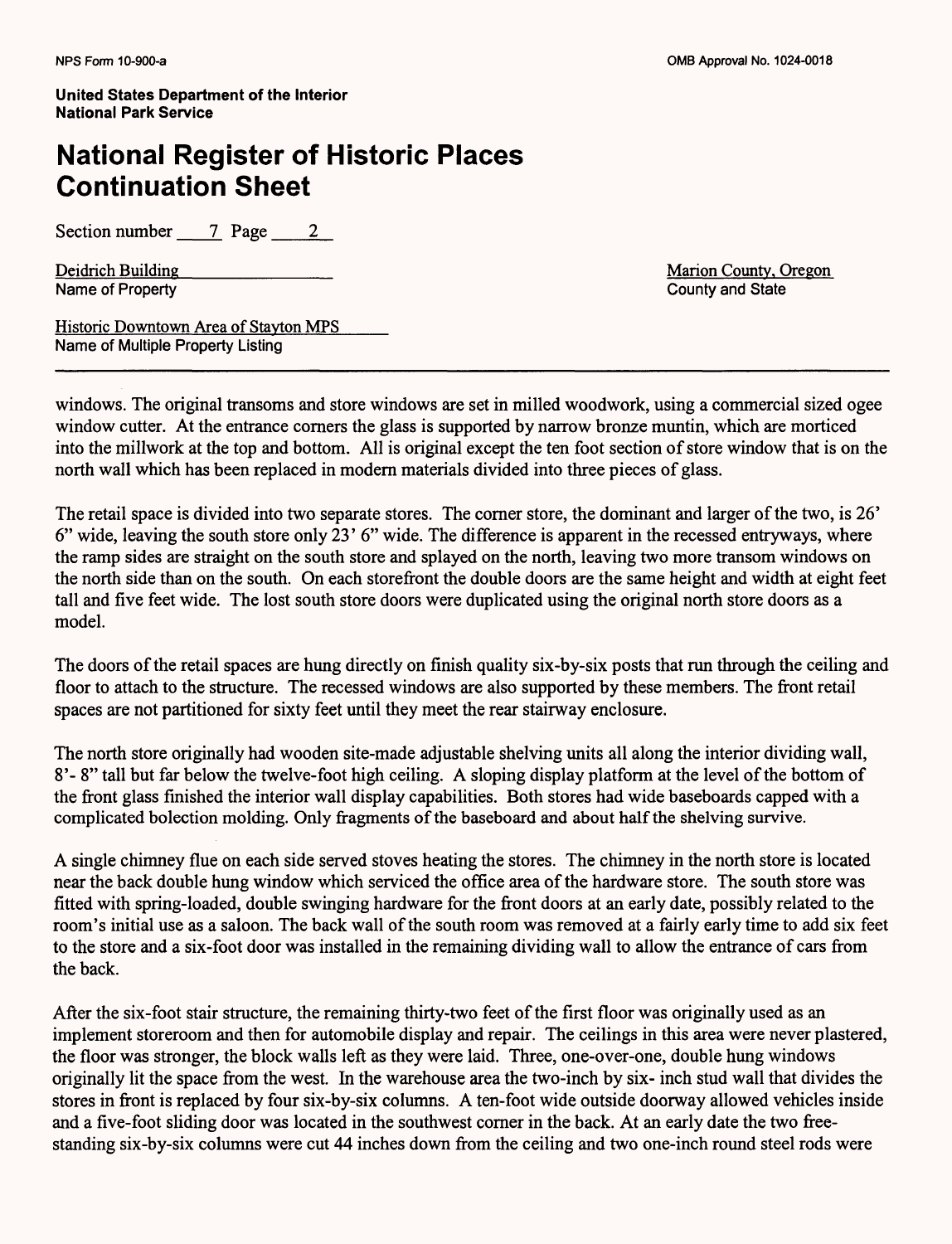## **National Register of Historic Places Continuation Sheet**

Section number  $\qquad$  7 **Page**  $\qquad$  3

Deidrich Building<br>
Name of Property<br>
Name of Property<br>
County and State<br>
County and State Name of Property

Historic Downtown Area of Stayton MPS Name of Multiple Property Listing

placed below the cuts and stretched up to be anchored along the six-by-six top plate of the wall in an effort to provide a clear area for the automobiles below. The same wood that was removed is in place now as well as the rods. The northwest corner of the warehouse space was partitioned off in 1939 and given an outside door and windows to be used as an Oregon Liquor Control Commission store, a use which continued until 1959.

The blocks are laid with torus mortar joints and, although from the same mold, are randomly inverted to diminish the appearance of repetition. All the block are eight inches high and are a full sixteen inches long, rather than modular, so when laid the measurement between the block is more than sixteen inches. The interior floor and ceiling joists are laid in pockets at the edges of the block and therefore nothing in the building is a standard four-foot module.

The uniformity of the exterior decorative walls is deceptive in that the building has seven different kinds of block. The structural block downstairs are ten inches thick, rock face on the north and plain face on the south and west. No ten inch block are cast rock face on two faces. The second floor block are eight inches thick and corner blocks have rock face sides and ends; eight inch half-blocks are also used. Both are also used under the front windows. The north store has angled comer rock face blocks. How the ten inch northwest corner blocks reveal an eight inch end has not been discovered. The block surrounding the garage door and store windows are cast in an "L" shape to create a space for the door and window frames.

There are three more different castings that compose the entablature and parapet. A cyma recta molding is cast into blocks that are twenty-four inches long and ten inches wide and form the fourth course down from the top. Supporting this molding is a course of half-block. Every other block is rock face, which projects from the wall to bridge the distance the cyma recta band projects. The alternate blocks appear to project in because they are plain face. A four pointed star shape design is cast on the face of these blocks. Because they are half-blocks the extra mortar joint causes the line with the lower blocks to constantly shift. This is resolved at the south end in a partial block. The second and third courses are standard rock face block. The top course is castellated and made by laying a block-and-a-half every twenty-four inches. Covering the core openings of the block is a four inch slab of solid concrete, possibly made in the block machine, twenty-four inches long and nine inches wide. Atop the upper block another slab four inches thick, ten-and-a-half wide but nearly thirty inches long provides overhang for the top of the wall but leaves very curious shadows for the observer from street level.<sup>2</sup>

The interior of the building is made of wood. The poured-in-place concrete foundation for the block is massive and has not moved in any significant way, but the foundation in the middle of the building is very insignificant,

This amazing look was described, in 1912, by the *Stayton Mail* writer as 'chateau style" (see Section 8, page 5).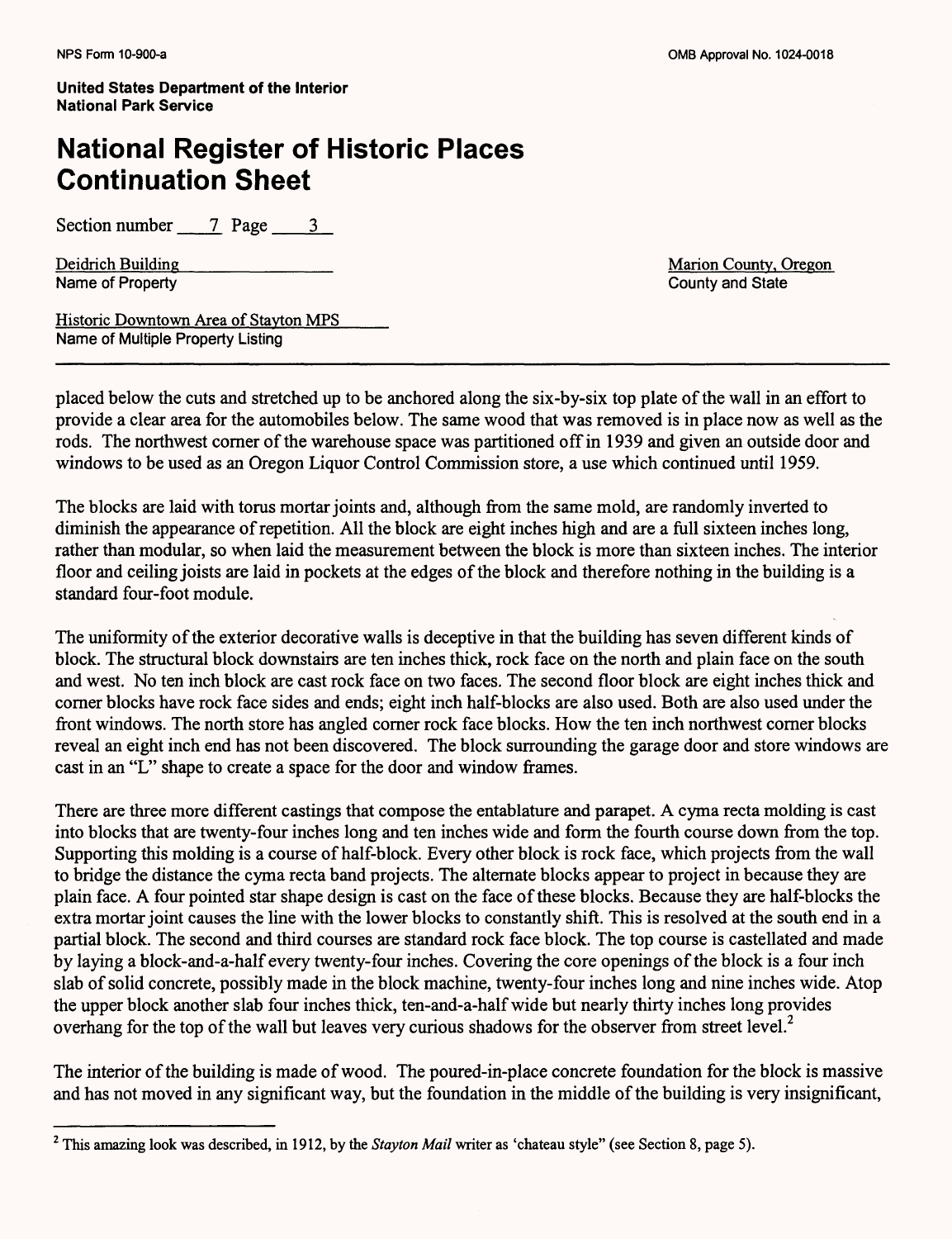## **National Register of Historic Places Continuation Sheet**

Section number  $\overline{7}$  Page 4

Deidrich Building\_\_\_\_\_\_\_\_\_\_\_\_ Marion County. Oregon

County and State

Historic Downtown Area of Stayton MPS Name of Multiple Property Listing

causing a person to wonder if it was not placed by a different contractor. The first floor structure is made of two-inch by twelve-inch joists with diagonal sheathing of rough one-inch by twelve-inch nailed above. The finish floor is generally one- inch by four-inch tongue and groove, although the front of the north store has narrower and, in this town, more prestigious flooring. The back of the retail space is all two-inch tongue and groove flooring with traces of motor oil on top.

The second floor structure is the same as the first except the joists are two by sixteen inches. The second level is accessed on the north elevation through double doors to a six-foot wide stair. A six-foot wide hallway intersects the stair at the top and runs all the way to the back of the building where a single toilet room serviced the entire upper floor.

Five rooms were located on the north of the hall and each room had two windows double hung, one over one, the end room's second window being on the back. The last forty-five feet on the south was never finished and is serviced by two windows on the back. Judging from the condition of the floor, the space may have had wood shed use. Two rooms towards the front on the south side were finished but had no light or air. The front of the building has three double windows. Each set serviced one room. The middle room accessed the hall and connected the other two rooms. This suite of rooms may have been a residence for the original owner and may have included the first windowless room. The comer office reported in the 1912 newspaper account of the building<sup>3</sup> would have been in the north-west corner because of circulation; the second apartment would then have run from the front apartment to the stair structure. Three additional hung chimneys served stoves heating the second floor except for the windowless rooms and the woodshed.

The roof is hidden behind the parapet walls that are over six feet high in the back. The slope is created by the roof joists and ceiling joists which work as a truss and are slightly shorter as you work your way to the back of the building until there is no truss. The back of the building is nondescript parged plain face block and had a fire escape added when the shorter hall window was changed to a door. A chimney on the back which serviced the liquor store area is more recent and being removed.

The south side exterior is also utilitarian and was built next to an existing building, since demolished, that has left its imprint where the blocks have not been parged. The upper floor was converted to five apartments in the 1960s. Aluminum slider windows were added to make the windowless rooms serviceable. Generally the apartments were made by adding two of the original rooms together, lowering the original ten-foot ceilings so that venting could occur at the top of the original window openings. The apartments were made without

 $<sup>3</sup>$  Ibid.</sup>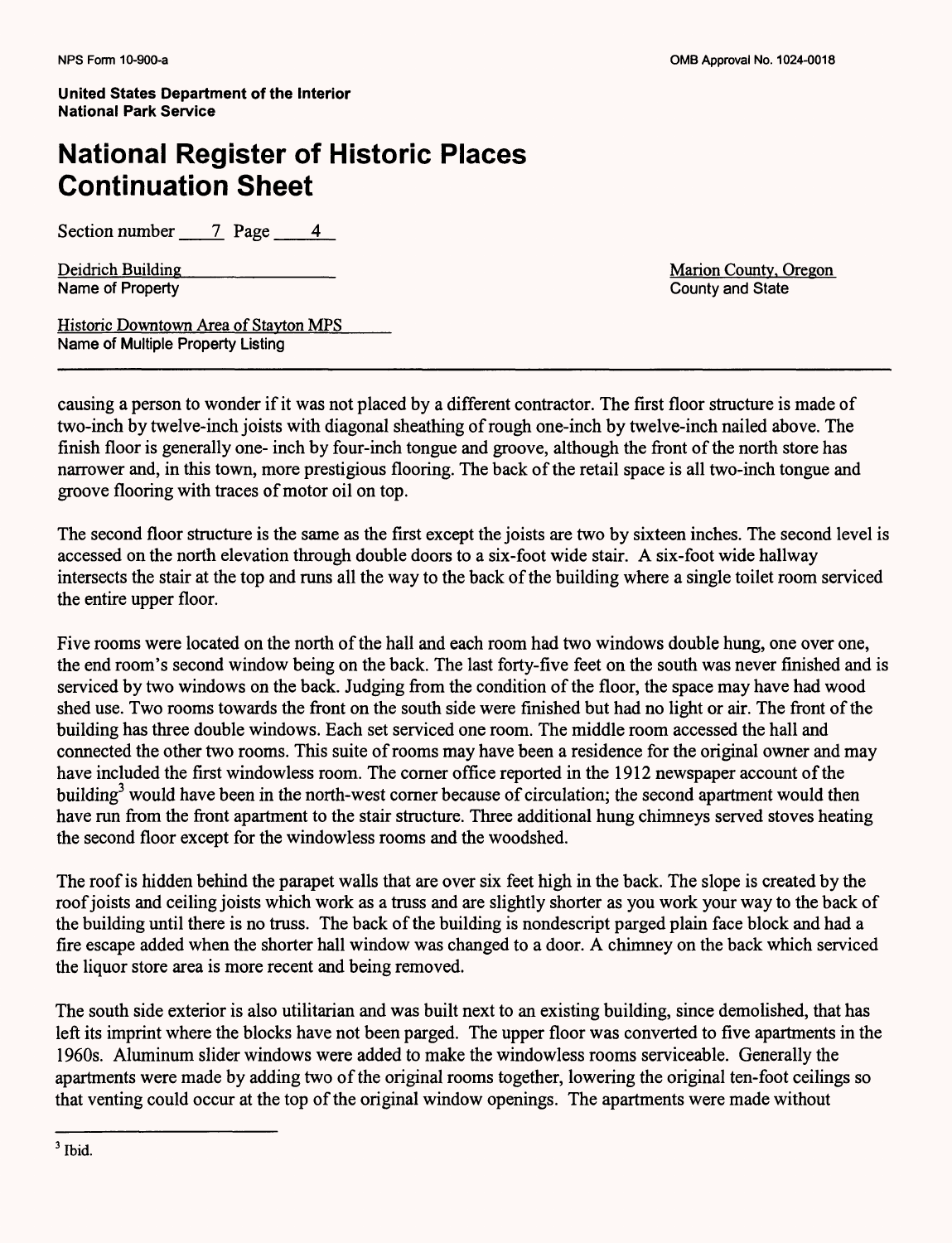## **National Register of Historic Places Continuation Sheet**

Section number  $\qquad$  7 Page 5

Deidrich Building<br>Name of Property<br>County and State<br>County and State Name of Property

Historic Downtown Area of Stayton MPS Name of Multiple Property Listing

permits and must be remade with corrections including the restoration of the upper windows for egress, blocking the party wall windows with concrete block and removing windowless bedrooms. Original sash exists as well as several window frames *in situ* to guide a future restoration of the windows. These windows are similar to those existing on the first floor. The south store front has been restored. An unfortunate metal awning has already been removed from the entire front leaving only a line where the blocks are sawn to flash the water.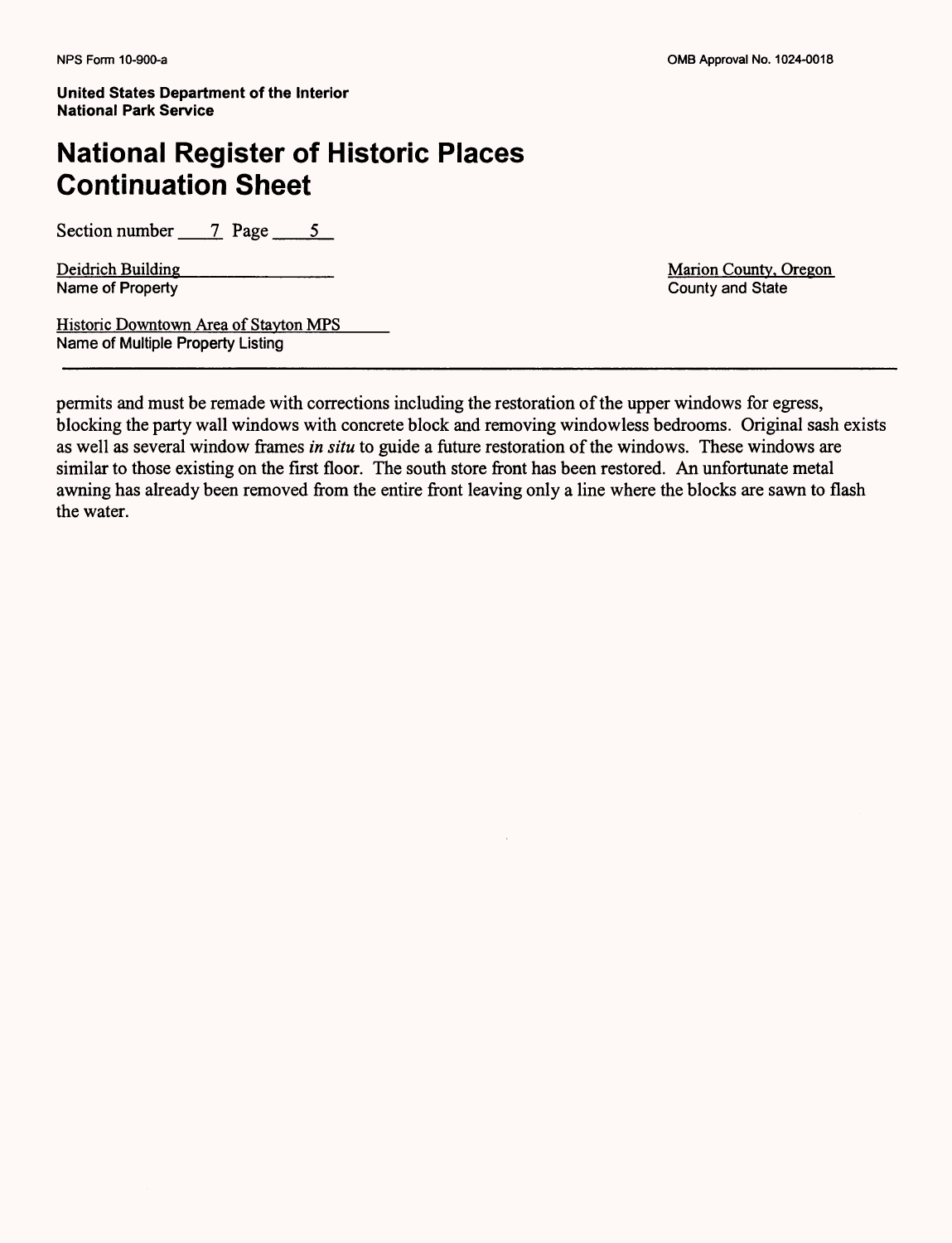0MB No. 10024-0018

#### Deidrich Building

Name of Property

#### **8. Statement of Significance**

Applicable National Register Criteria (Mark "x" in one or more boxes for the criteria qualifying the property for National Register listing).

- A Property is associated with events that have made a significant contribution to the broad patterns of our history.
- B Property is associated with the lives of persons significant in our past.
- $X$  C Property embodies the distinctive characteristics of a type, period, or method of construction or represents the work of a master, or possesses high artistic values, or represents a significant and distinguishable entity whose components lack individual distinction.
- D Property has yielded, or is likely to yield, information important in prehistory or history.

#### Criteria Considerations

(Mark  $x^*$  in all the boxes that apply)

#### Property is:

- A owned by a religious institution or used for religious purposes
- B removed from its original location
- C a birthplace or grave
- D a cemetery
- E a reconstructed building, object, or structure
- F a commemorative property
	- G less than 50 years of age or achieved significance Within the past 50 years

Narrative Statement of Significance

(Explain the significance of the property on one or more continuation sheets)

#### **9. Major Bibliographical References**

Bibliography (Cite books, articles, and other sources used in preparing the form on one or more continuation sheets) See continuation sheets

Previous documentation on file (NPS):

- \_ preliminary determination of individual listing (36CFR67) has been requested
- \_ previously listed in the National Register
- **The previously determined eligible by the National Register**
- \_ designated a National Historic Landmark
- \_ recorded by Historic American Buildings Survey
- \_ recorded by Historic American Engineering Record

Marion County, Oregon County and State

Areas of Significance (Enter categories from instructions)

**ARCHITECTURE** 

Period of Significance 1912-1939

Significant Dates \_\_\_\_1912-1939

Significant Person (Complete if Criterion B is marked above)  $N/A$ 

Cultural Affiliation

N/A

Architect/Builder N/A

Primary location of additional data:

- cation of additional data:<br>\_\_\_\_ State Historic Preservation Office State Historic Prese
- Other State agency<br>Federal agency
- $\frac{\overline{X}}{\overline{X}}$  Local government<br>
University
- 
- 

 $\overline{X}$  Other<br>Name of repository: Santiam Heritage Foundation

\_\_\_\_COMMERCE\_\_\_\_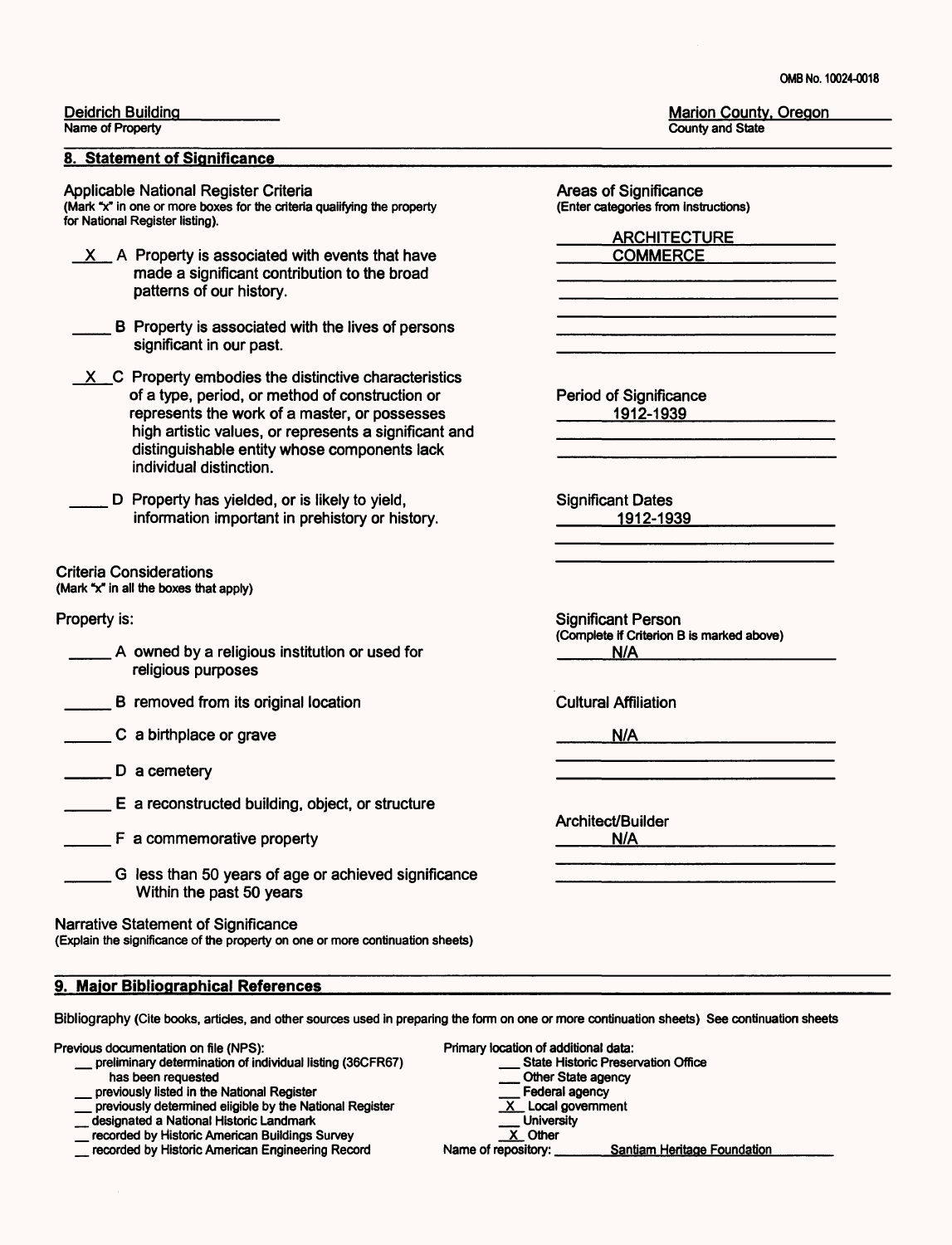### **National Register of Historic Places Continuation Sheet**

Section number 8 Page 1

Deidrich Building<br>Name of Property<br>County and State Name of Property

Historic Downtown Area of Stavton MPS Name of Multiple Property Listing

#### **SUMMARY STATEMENT OF SIGNIFICANCE**

The commercial and residential building at 195 N. 3rd Avenue, Stayton, Marion County, Oregon constructed in 1912 for Peter Deidrich is locally significant under National Register Criterion A as contributing to Stayton's historic main street development. The Diedrich Building is one of several concrete block buildings constructed on the west side of 3<sup>rd</sup> Avenue between 1908 and 1916. Built to house a retail hardware store and a complex of rental spaces, the warehouse portion of the hardware store became the Stayton area's first authorized Ford motor car sales and service agency in 1913. As noted in the Registration Requirements for the Historic Downtown Area of Stayton MPS, the retention of these associations would qualify the Deidrich Building for nomination under Criterion A.

Nomination under Criterion C is also applicable. The 50 x 99 foot; two story, pre-cast, concrete block building occupies its original site and is the most nearly intact example of a group of similar early twentieth century commercial buildings erected between 1908 and 1916 during a remarkable period of the expansion of Stayton's commercial center. Nine pre-cast block buildings from this period survive along a three block portion of 3rd Avenue. While similar in massing, the upper facades of these buildings exhibit a remarkable variety of surface detail and ornamentation. Street level entries and display windows of most of the buildings have been radically and irreversibly modified. The Deidrich building alone retains its original street level composition, and its unique crenellated parapet and cornice details, executed in pre-cast concrete, sets it apart from other examples of the period. The second floor windows have been reversibly modified but the original concrete lintels, keystones, and sills are intact. As noted in the Registration Requirements for the Historic Downtown Area of Stayton MPS, alterations to window sash should not necessarily preclude a building from consideration, particularly when the building still retains its window embellishments and overall fenestration pattern. The building, therefore, conforms to the Registration Requirements for Commercial Buildings set forth in Section F of the aforementioned Multiple Property Submission and qualifies for nomination under National Register Criterion C.

#### **RESOURCE HISTORY AND HISTORIC CONTEXT**

#### The Development of Stavton as a Trading Center

The town of Stayton, Oregon was established in the early 1870's at a site where water from the nearby North Santiam River could be diverted to provide power for mills to convert locally available materials into products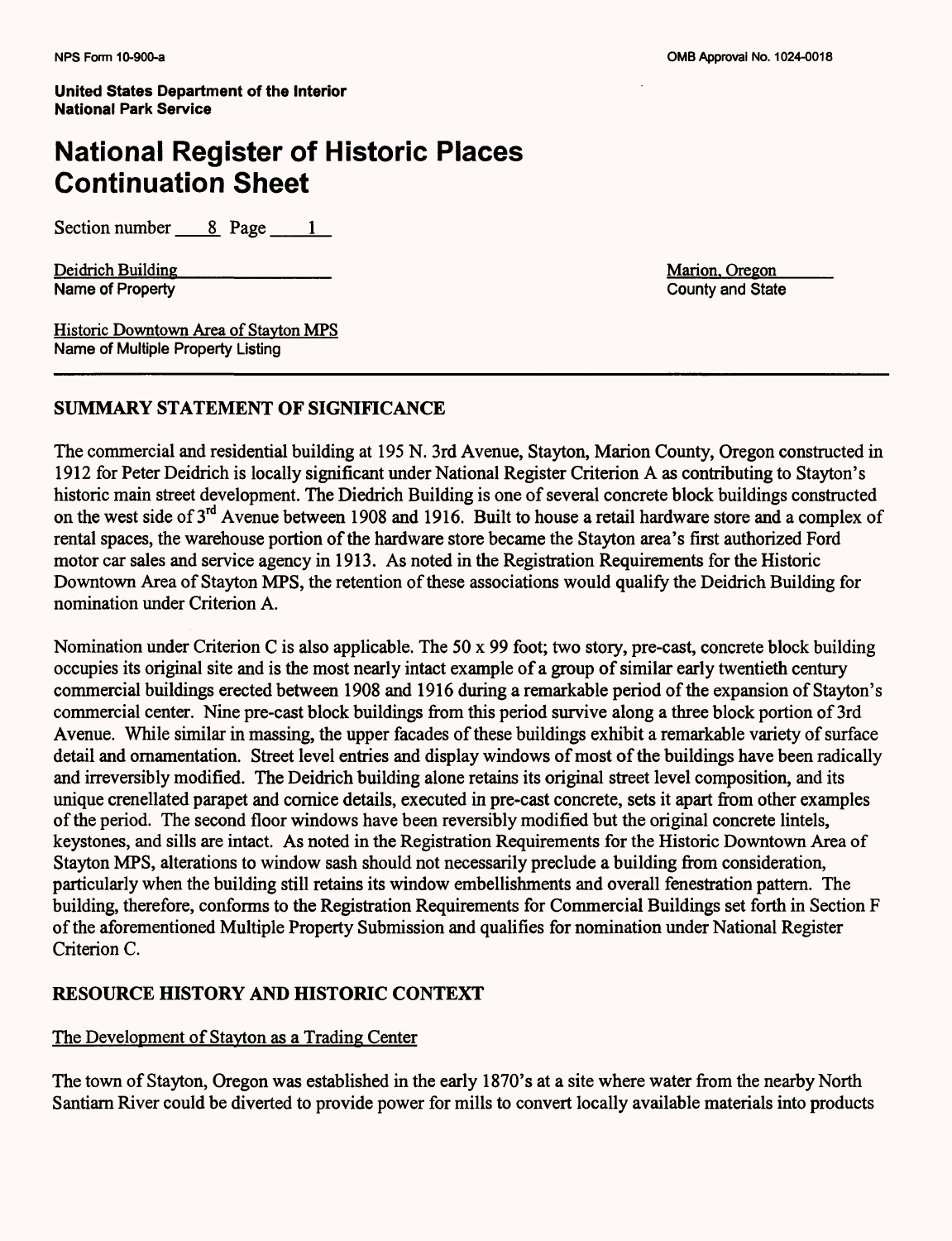## **National Register of Historic Places Continuation Sheet**

Section number 2 Page 2

Deidrich Building<br>
Name of Property<br>
Name of Property<br>
County and State Name of Property

Historic Downtown Area of Stavton MPS Name of Multiple Property Listing

needed by the pioneer settlers such as lumber, woolen yarn, flour, and furniture.<sup>1</sup> In 1872 a town plat was filed and a post office established.<sup>2</sup> By 1878 at least six merchants or providers of service had established themselves in the proximity of the six mills, the town claimed a population of around 300, and the former area trading center of Sublimity, two miles to the north, had fallen into decline.<sup>3</sup>

The location of a town's main street was usually determined by an important transportation artery.<sup>4</sup> Although Stayton's Original Town was near significant north/south and east/west County roads,<sup>5</sup> neither initially influenced the town center. A sketch map of the town and a view photo from around 1885<sup>6</sup> show that most commercial activity was concentrated along Water Street, near the water- powered mills, and extended for short distances northward along  $2^{nd}$  and  $3^{rd}$  Avenues. A view photo of the town taken in 1904<sup>7</sup> shows a significant migration of commercial activity northward along 31 Ave which would become the town's new main street.

A period of increased industrial activity and population growth in Stayton during the early 1900's, likely prompted the shift from wood-frame to masonry business building construction on  $3<sup>rd</sup>$  Ave.<sup>8</sup> The masonry refiguring of Stayton's main street was more or less coincidental with the innovation of pre-cast concrete block construction.<sup>9</sup> That the blocks could be manufactured locally probably encouraged their use as Stayton's lack of immediate rail service added expense to the importation of heavy building materials.

Eleven buildings of concrete block were put up during a period of eight years; nine of these, including the Deidrich building, survive along three blocks of 3<sup>rd</sup> Ave. They represent a nearly unprecedented concentration of Early Twentieth Century Commercial examples of concrete stone building and exhibit remarkable variations of decorative and finish detail. The five buildings situated along the west side of  $3<sup>rd</sup>$  Avenue between Ida and High Streets are particularly significant as an uninterrupted group of concrete block buildings that were erected by five different owners. Such a complete and diverse grouping is rarely, if ever seen in Oregon.

<sup>&</sup>lt;sup>1</sup> One of the earliest documented buildings, the Thomas Bros, furniture *factory* salesroom, probably preceded the platting of the town by several years. *The Stayton Mail* (hereafter *SML)* 22 Feb. 1907.

<sup>2</sup> Jones, Mathilda Siegmund, History of Stayton," Marion County Historical Society Vol. 1, 1955.

<sup>&</sup>lt;sup>3</sup> Historical Atlas of Marion and Liun Counties, Oregon, Edgar Williams & Co. 1878, pp. 25, 26.

<sup>4</sup> Bailey, Barbara Ruth, *Main Street,* Oregon Historical Society publication, 1982-pp. 81-82.

 $<sup>5</sup>$  Williams, *Atlas* op. cit. - p. 48.</sup>

<sup>6</sup> Unpublished map and photo in collection of the Santiam Heritage Foundation (hereaftr SHF).

<sup>7</sup> Ibid.

<sup>&</sup>lt;sup>8</sup> Bailey, op. cit. p. 95 observes that the beginning of masonry construction is a significant signal of town prosperity and the occasion of civic pride.

<sup>9</sup> Rice, Harmon Howard, *Concrete Block Manufacture,* John Wiley Sons, 1908.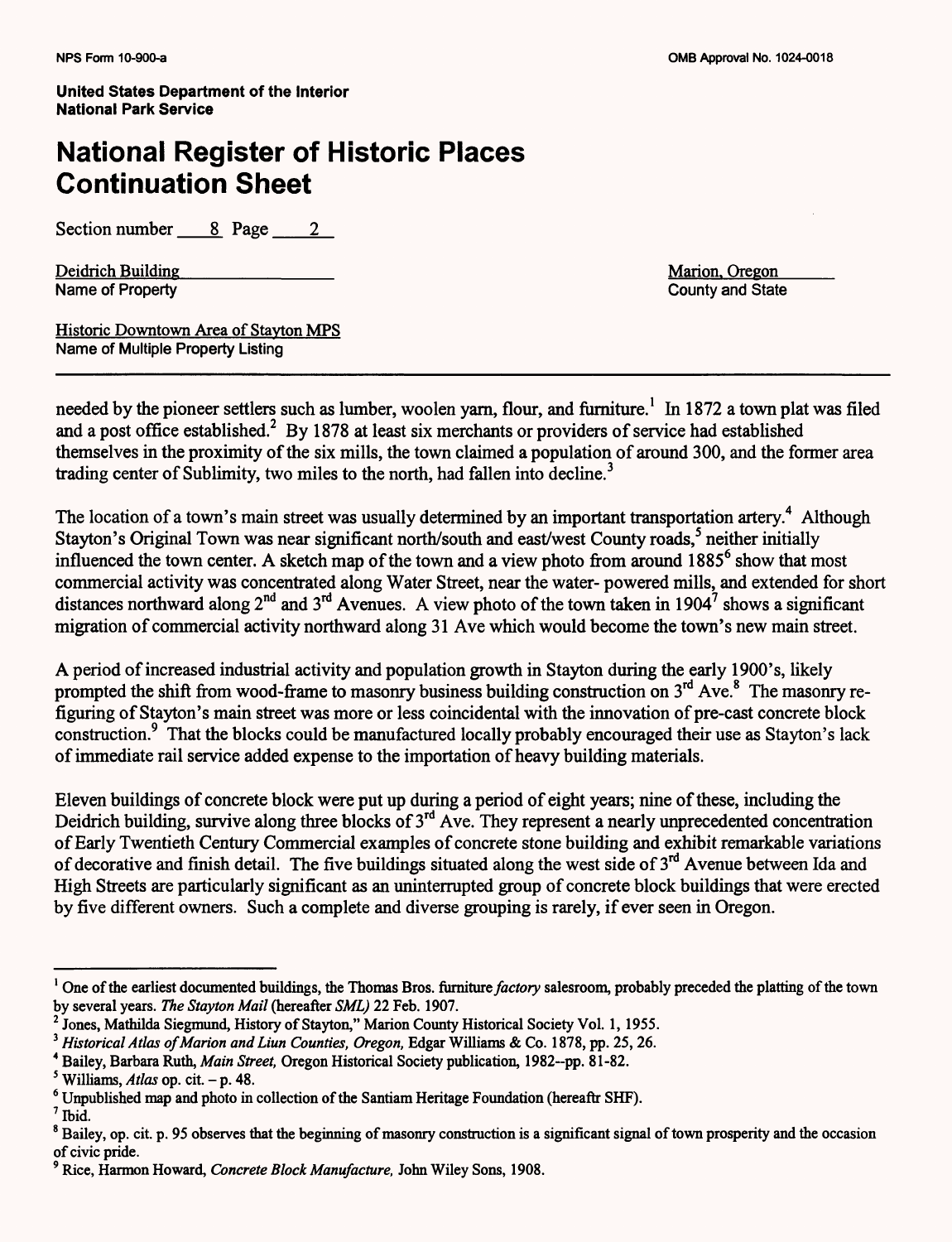## **National Register of Historic Places Continuation Sheet**

Section number 8 Page 3

Deidrich Building<br>Name of Property County and State Name of Property

Historic Downtown Area of Stavton MPS Name of Multiple Property Listing

Peter Deidrich and the Hardware business in Stavton

Significant markers of the development of a market town are the multiplication and specialization of services offered by the merchants. 10 While both of these tendencies can be found in Stayton long before the 1908-1916 relocation of existing businesses into concrete stone buildings, an account of the early hardware stores in Stayton provide a context relevant to the history of the Deidrich building.

In the earliest stages of town development, hardware needs were probably provided by the general merchandise stores and the local blacksmith. The first mention of a store in Stayton specializing in hardware and implements is in 1887,<sup>11</sup> surprisingly late considering the concentration of water-powered industries in the town and the large agricultural area that it served. The hardware merchant was almost certainly R. G. Keene<sup>12</sup> whose store was located at 3rd and Water in a wooden building that had been an early general store. A second hardware was established in 1896 by Fred Rock on 3 Ave. a block north of Water Street.<sup>13</sup> and in 1898 a 17 year old German immigrant named Peter Deidrich came to Stayton and became a clerk in Rock's hardware.<sup>14</sup> Rock enlarged his establishment in 1903 with a bold 50' false front, calling it Rock's Double Store, with the hardware and implement department in the south half and a general merchandise store in the north.<sup>15</sup>

J.O.C. Wimer had taken over the Keene hardware by 1893,<sup>16</sup> but the business seems to have disappeared by 1900, its stock taken over by either Rock or, more probably, by the Streff family who had been operating a furniture store on Water Street in a large building that had also originally been a general merchandise store. The 1904 town view photo<sup>17</sup> clearly shows that the Streffs were stocking hardware and farm supplies as well as furniture. Rock sold the hardware portion of his business to Lee and John Kerber in 1909<sup>18</sup> but the following year the business was taken over by Peter Deidrich.<sup>19</sup>

<sup>10</sup> Bailey, op. cit. pp 129-130, p. 195.

<sup>11</sup> Salem *Statesman,* 29 Oct. 1887.

<sup>12</sup>*Polk Directory,* 1889.

<sup>&</sup>lt;sup>13</sup> SML 17 Dec. 1896.

<sup>14</sup>*SML* obit. 24 Oct. 1957.

<sup>15</sup>*SML* 19 Dec. 1903.

<sup>16</sup>*Polk Directory,* 1893.

<sup>17</sup> Op. cit.

<sup>18</sup>*SML* 10 Jan. 1909.

*<sup>19</sup> SML 21* Jan. 1910.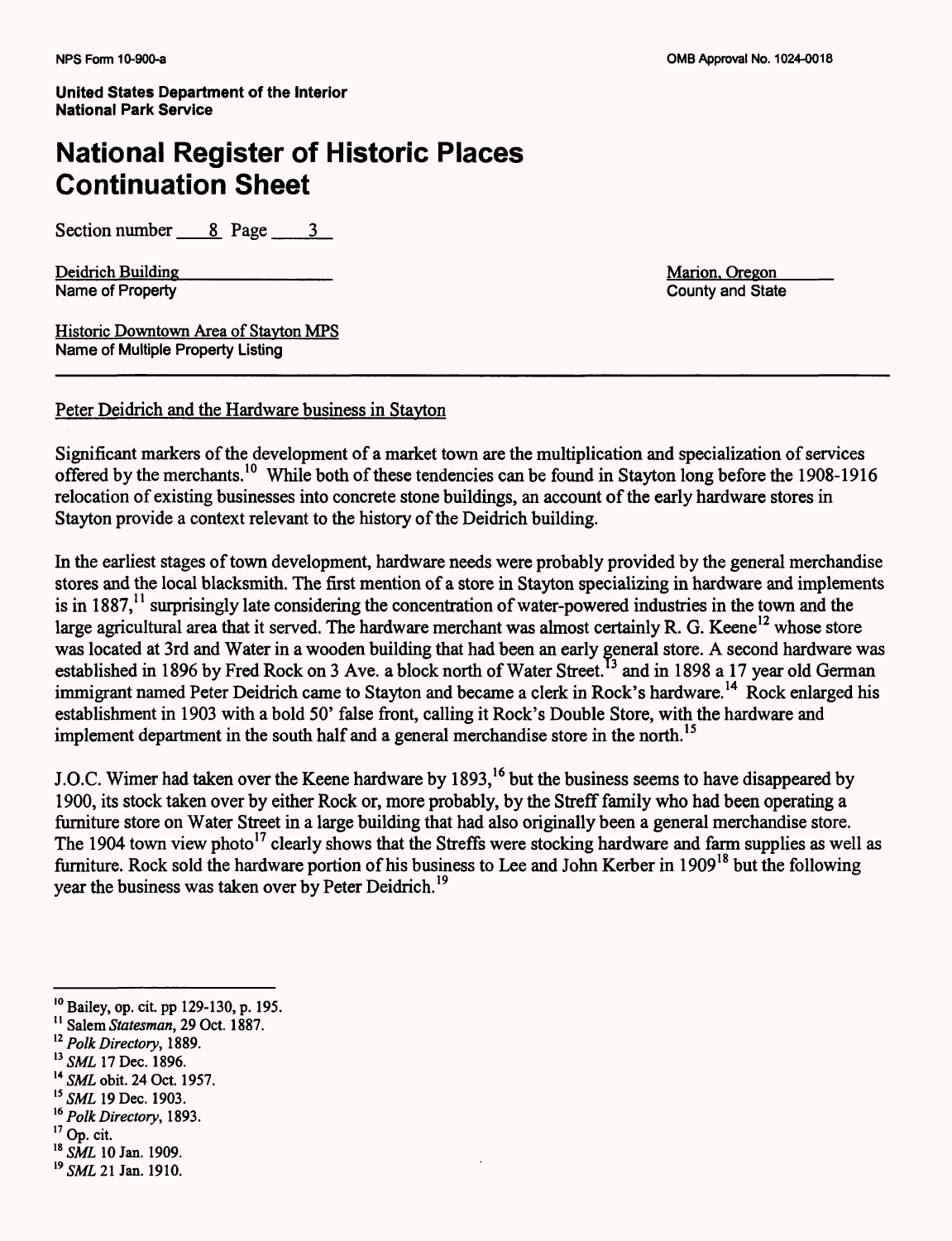### National Register of Historic Places Continuation Sheet

Section number  $\begin{array}{ccc} 8 & \text{Page} & 4 \end{array}$ 

Deidrich Building<br>Name of Property<br>Name of Property<br>County and State Name of Property

Historic Downtown Area of Stavton MPS Name of Multiple Property Listing

#### The Deidrich Building

In February of 1912 construction of Deidrich's new building started just south, across Florence Street, from his existing establishment.<sup>20</sup> As had been the case with previous concrete block construction in Stayton, a wood frame building, in this case a residence, was *moved from* the site. The Deidrich building would match in size the other two largest concrete block buildings in town-the 1910 Oddfellows Lodge at  $122 \, 3^{rd}$  and the 1911 New Roy Block at 375 3rd. The ground floors of all these buildings were divided into the familiar "double store" arrangement. The second floor of the Oddfellow building, of course, contained meeting rooms; the Roy and Deidrich second floors were intended to provide residential apartments and professional office spaces.

No evidence of an architect for the building has surfaced but we do know that the structure itself was a remarkably local product: the aggregate for the blocks came from the North Santiam River, less than a quarter of a mile away;<sup>21</sup> the concrete blocks were cast in a yard on West Water Street, about three blocks from the building site; the carpenter for the project lived just across the Street from the block yard; $^{22}$  and the lumber for the building came from the Brown-Petzel sawmill about two blocks away.<sup>23</sup>

A *Stayton Mail* article of 14 November, 1912 praised the newly completed building:

Deidrich Block

The new Deidrich block, the most handsome building to be erected here this year, is now completed and the occupants have already taken possession. The new building is of the most modern type, and forms a valuable addition to the business section of this city.

Being of fireproof construction, the building is a safe as well as a handsome structure. It is built of concrete blocks set with mortar of a darker shade, thus securing a very attractive contrast. The front and north walls are raised above the roof in chateau style, giving an extremely pleasing effect. The lumber throughout is selected stock, furnished by the Jos. Petzel mill.

<sup>&</sup>lt;sup>20</sup> SML 15 Feb. 1912.

<sup>21</sup> Lau, Ernst, *The Waterways of Stayton,* Santiam heritage Foundation pub. 2001, pp. 48-50.

<sup>&</sup>lt;sup>22</sup> SML 15 Feb. 1912 identified the block supplier as B. C. Lau, the carpenter as Charles Lampman, and, although it can't be documented for this building, the mason was probably another local man, John van Handel, who frequently worked with the other two contractors during this period.

<sup>&</sup>lt;sup>23</sup> SML 14 Nov.1912.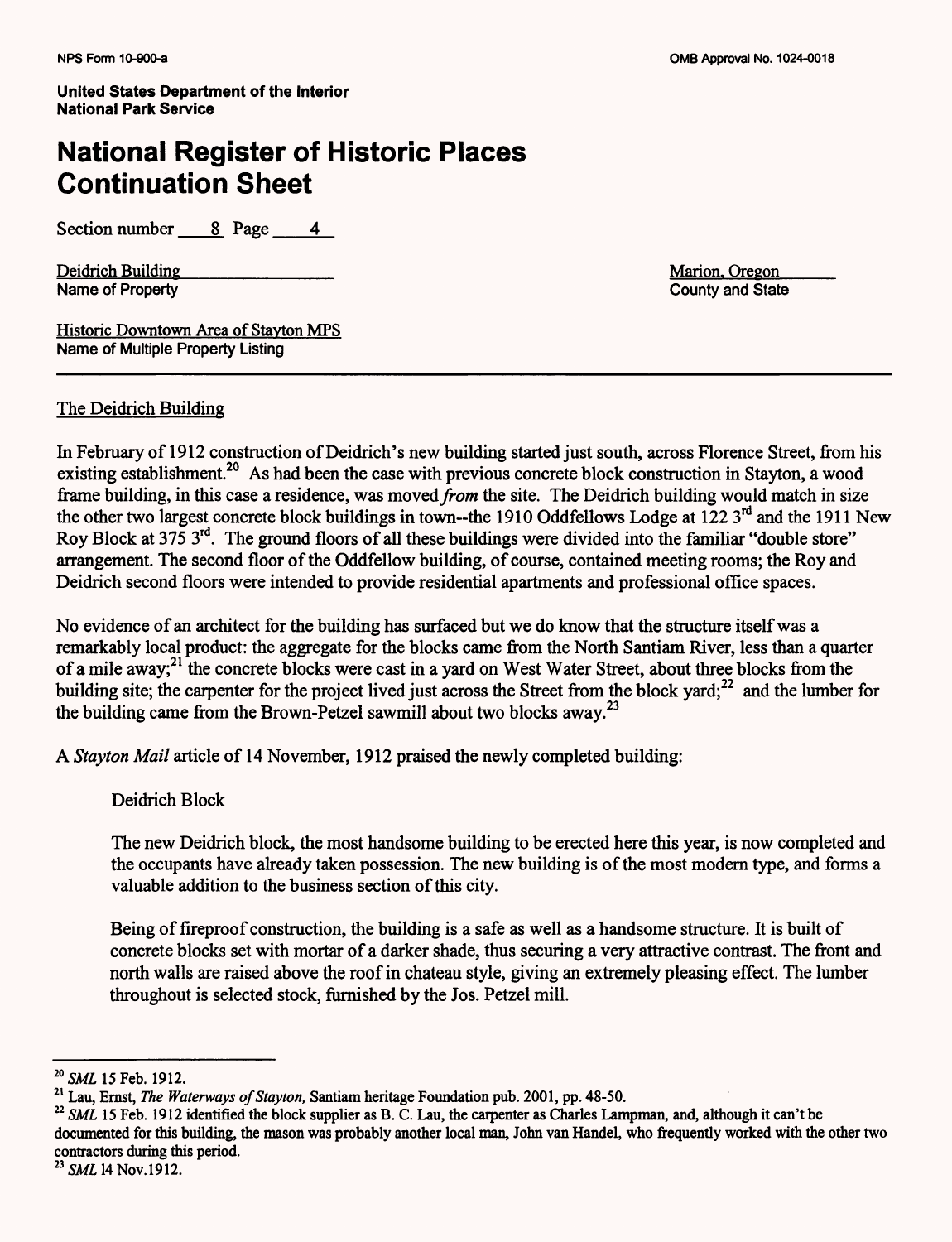### **National Register of Historic Places Continuation Sheet**

Section number 8 Page 5

Deidrich Building<br>
Name of Property<br>
Name of Property<br>
County and State Name of Property

Historic Downtown Area of Stavton MPS Name of Multiple Property Listing

The building covers a ground space of  $50 \times 100$  feet. The ground floor is occupied by Mr. Deidrich's hardware store, and the Bureau Bar, conducted by Roy Mullinix. The saloon is 23 x 60 feet and the balance of the ground floor is taken by Mr. Deidrich's large stock of implements and hardware. The sales room covers a space of 25 x 60, while in the rear is a storeroom,  $40 \times 50$ .

The second floor is fitted up for offices and living rooms. The corner office is taken by Attorney S. H. Heltzel, and the Mullinix and Deidrich families are occupying the living rooms. The upstairs is tastily and conveniently fitted up, and is in keeping with the balance of the building.

Mr. Mullinix has moved his fixtures from his old location on Second Street, and now has an establishment that will compare favorably with first class saloons anywhere.

Mr. Deidrich has not quite completed the placing of his large stock, as he expects to install some new shelving to accommodate his large line of kitchen ware. However, he has finished the task of moving, and is entirely ready to accommodate customers at the new stand. The modern, plate glass front, and the neatly arranged interior, make the store one of the most attractive in Stayton.

The erection of the building was made necessary by the fact that Mr. Deidrich's business was outgrowing his old quarters. As the new store was arranged to accommodate this increasing trade, Mr. Deidrich now has fully twice as much room as before, and expects to carry twice as large a stock. He has not added any new lines but will carry a much more complete stock of all the lines he already handled, including farming implements, builder's hardware, paints, stoves and ranges, and general household hardware.

Both Mr. Deidrich and the town of Stayton should be proud of the new block. Its construction was not a contract job, but was done under the direct supervision of Mr. Deidrich, who is to be complemented on the successful way in which he carried on the work, and the very satisfactory' results he accomplished.

The very last statement reveals how concrete block manufacture permitted an independence in building construction that other forms of building construction did not necessarily permit. Using local materials and probably without the assistance of an architect, Deidrich directly oversaw the erection and design of his new building. Such arrangements became common throughout Oregon and the United States in the early twentieth century.<sup>24</sup> The building's composition of several different types of block mirrors earlier storefront conventions.

<sup>24</sup> Pamela Simpson, "Cheap, Quick, and Easy: The Early History of Rockfaced Concrete Block Building" in *Perspectives in Vernacular Architecture III* (Columbia, MO: University of Missouri Press, 1989), 108-118.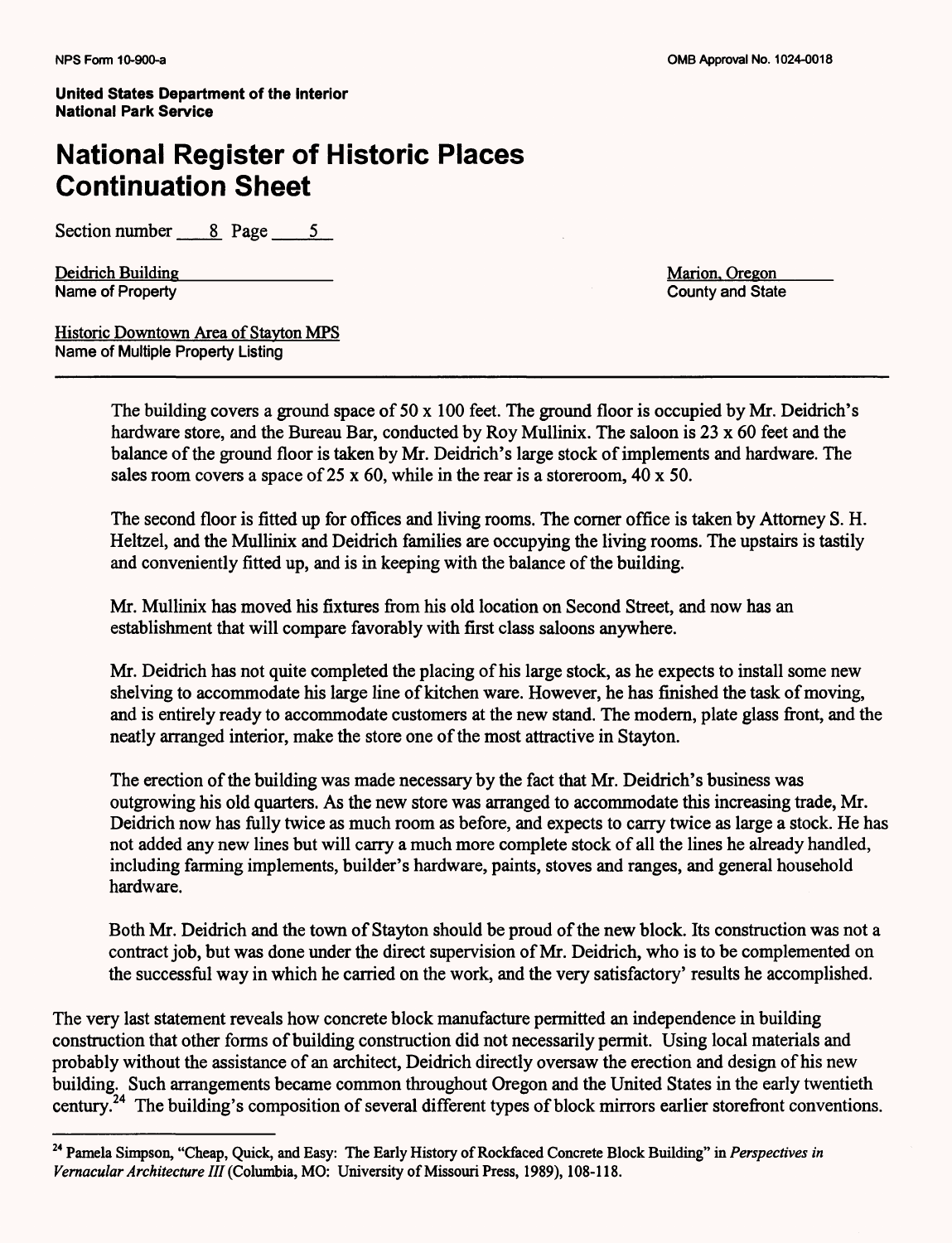### **National Register of Historic Places Continuation Sheet**

Section number  $\_\_\_\$ 8 Page 6

Deidrich Building<br>
Name of Property<br>
County and State

County and State

Historic Downtown Area of Stavton MPS Name of Multiple Property Listing

While much of the building is composed of rusticated block face, the window lintels feature a concrete keystone. The upper part of the building features a cornice composed of star-shaped embossed blocks interspersed with square rusticated blocks. Immediately above this detail is a cyma recta-molded concrete cornice. A castellated parapet lies immediately above the cornice. These details outline the versatility of concrete block building.

Additional second floor tenants were noted the following year when a dentist moved his office from the old Rock building,<sup>25</sup> and the Stayton Town Recorder and Justice of the Peace occupied another of the offices.<sup>26</sup> The Deidrich family continued to live above the shop until 1921.<sup>27</sup>

Tenants in the south part of the double store changed frequently: the Bureau Bar was gone within two years followed by a short-lived 5  $\&$  10 cent store<sup>28</sup> and an even shorter-lived men's clothier.<sup>29</sup> The failure to establish a reliable tenent may have been an advantage, for in 1913, Deidrich had obtained the franchise to sell Ford motorcars.<sup>30</sup>

At this time, Fords accounted for about one half of the automobiles in operation and were especially desirable in largely rural areas. Deidrich's was the first authorized automobile dealership in Stayton.<sup>31</sup> He soon added Studebaker<sup>32</sup> and, later, Dodge Brothers cars<sup>33</sup> for sale to up-scale customers but the bulk of his business, of course, was in Fords. "Deidrich sells 6 Fords in 10 days" read a story in *The Stayton Mail <sup>34</sup>*and there were reports of rail cars of Fords arriving at the Kingston depot for Deidrich. In 1917, Deidrich established a repair shop with a hired mechanic. $35$ 

By 1920, Ford was losing market share to Chevrolet--there was now a Chevrolet dealership in Stayton--and the Ford Motor Car Company, facing a serious financial crisis and with a huge inventory of unsold cars, required

*29 SML* 29 Apr. 1915, 13 Jan. 1916.

<sup>32</sup> SML 18 Mar. 1915.

<sup>25</sup>*SML* 3 July 1913.

<sup>26</sup>*SML* 17 July 1913.

<sup>27</sup>*SML* 28 Apr. 1921.

<sup>28</sup>*SML* 18 March 1918.

<sup>30</sup> SML 22 Jan. 1914, 1957 obit.

<sup>&</sup>lt;sup>31</sup> In 1910, a man named Floyd Robertson built and operated, for about a year, Stayton's first automobile garage and may have obtained Fords for resale but was never an official agent.

<sup>33</sup>*SML* 23 Aug. 1917.

<sup>&</sup>lt;sup>34</sup> SML 1 June 1916.

<sup>35</sup> SML 23 Aug. 1917.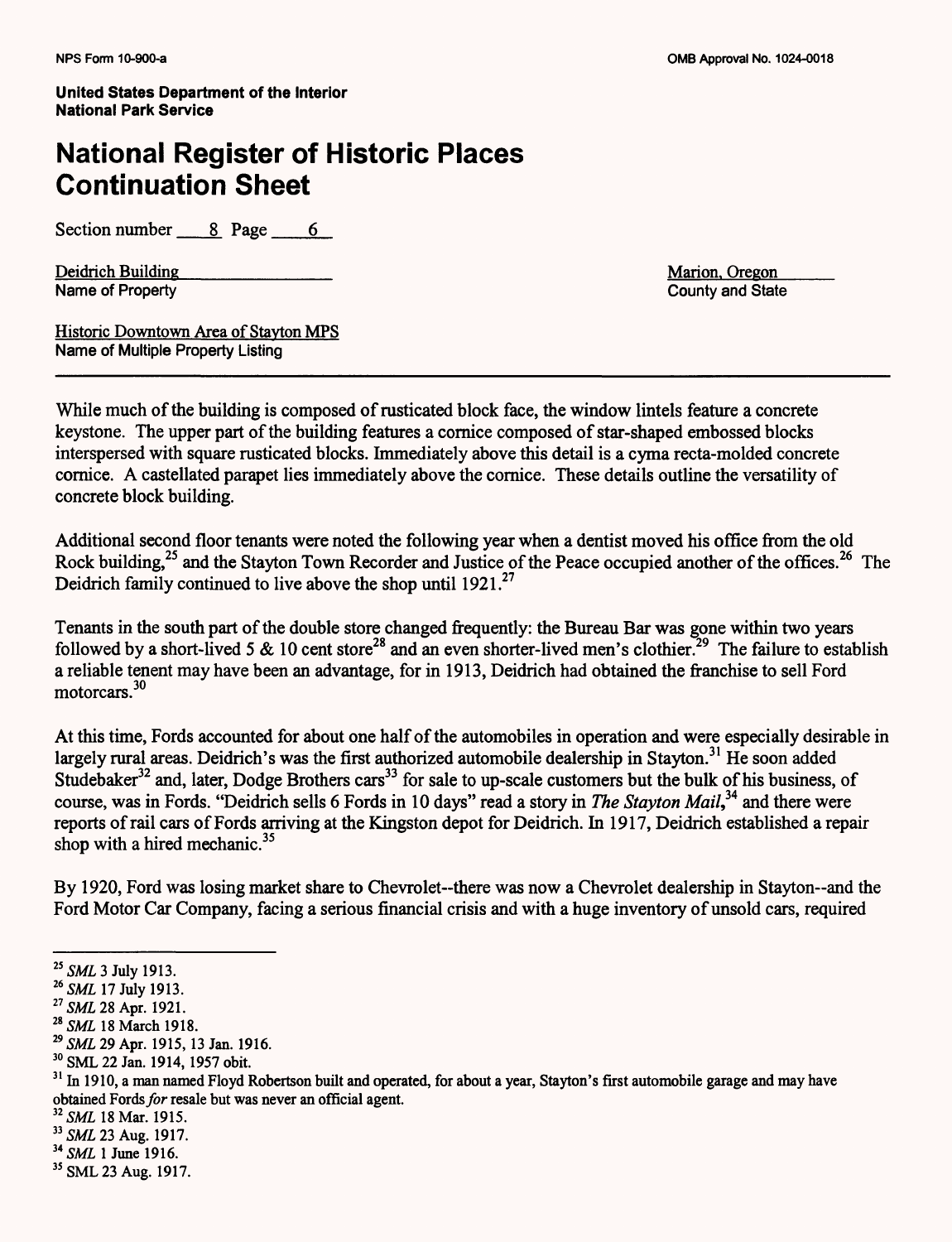## National Register of Historic Places Continuation Sheet

Section number 8 Page 7

Deidrich Building<br>Name of Property<br>Name of Property<br>County and State Name of Property

Historic Downtown Area of Stavton MPS Name of Multiple Property Listing

their dealers to accept and pay cash for large shipments of Model T's that the dealers neither wanted nor could sell profitably.<sup>36</sup> The alternative, which Peter Deidrich chose, was to no longer be a Ford dealer.

The Stayton dealership was taken over initially by the large Salem Ford dealer, Valley Motor,<sup>37</sup> A week later, Deidrich announced the closing out of his hardware business.<sup>38</sup> Apparently he had rented out the entire ground floor of the building to the Ford agency. It is probable that the partition and support posts between the south rental and the rear storeroom were removed at this time (see building analysis) to permit the storage of surplus Model T's within the building.<sup>39</sup> Deidrich had certainly not gone broke, for in 1921 he bought one of the finer houses in Stayton and moved his family from the upstairs apartment.<sup>40</sup>

The Ford agency remained in the Deidrich building until 1922 when it moved to a newly constructed reinforced concrete garage.<sup>41</sup> Deidrich immediately reopened his hardware business and added a line of groceries.<sup>42</sup> The following year he became a Star automobile dealer,<sup>43</sup> but by 1925 had leased the south rental to the local Chevrolet dealer as a showroom.<sup>44</sup> A grocery occupied the south rental briefly in 1929<sup>45</sup> and in 1932 it was remodeled slightly to accommodate a dental office.<sup>46</sup>

At the end of Prohibition, the State of Oregon Liquor Control Commission (OLCC) established a system of licensed stores for the sale (but not consumption) of hard liquor. Peter Deidrich obtained the sole franchise for Stayton and nearly the entire Santiam Valley area.<sup>47</sup> For years, the Stayton OLCC store set state-wide records for annual stock turnover.48 Deidrich died in 1957 but members of his family would operate this business for another twenty years.

<sup>45</sup>*SML* 13 June 1929.

<sup>47</sup>*SML15* March 1934.

<sup>36</sup> Sward, Keith, *The Legend of Henry Ford,* Rinehart & Co. 1948 pp. 74-80.

<sup>37</sup>*SML* 12 Feb. 1920.

<sup>38</sup>*SML* 19 Feb. 1920.

<sup>&</sup>lt;sup>39</sup> The 1921 Sanborn Fire Insurance map of the building shows the partition removed.

<sup>40</sup>*SML* 28 Apr. 1921.

*<sup>41</sup> SML 11 Aug.* 1922.

<sup>42</sup>*SML* 19 Oct. 1922.

<sup>43</sup>*SML 7* June 1923.

<sup>44</sup>*SML* 15 Jan. 1925.

<sup>&</sup>lt;sup>46</sup> SML 8 Dec. 1932.

<sup>&</sup>lt;sup>48</sup> SML 1 Feb. 1940.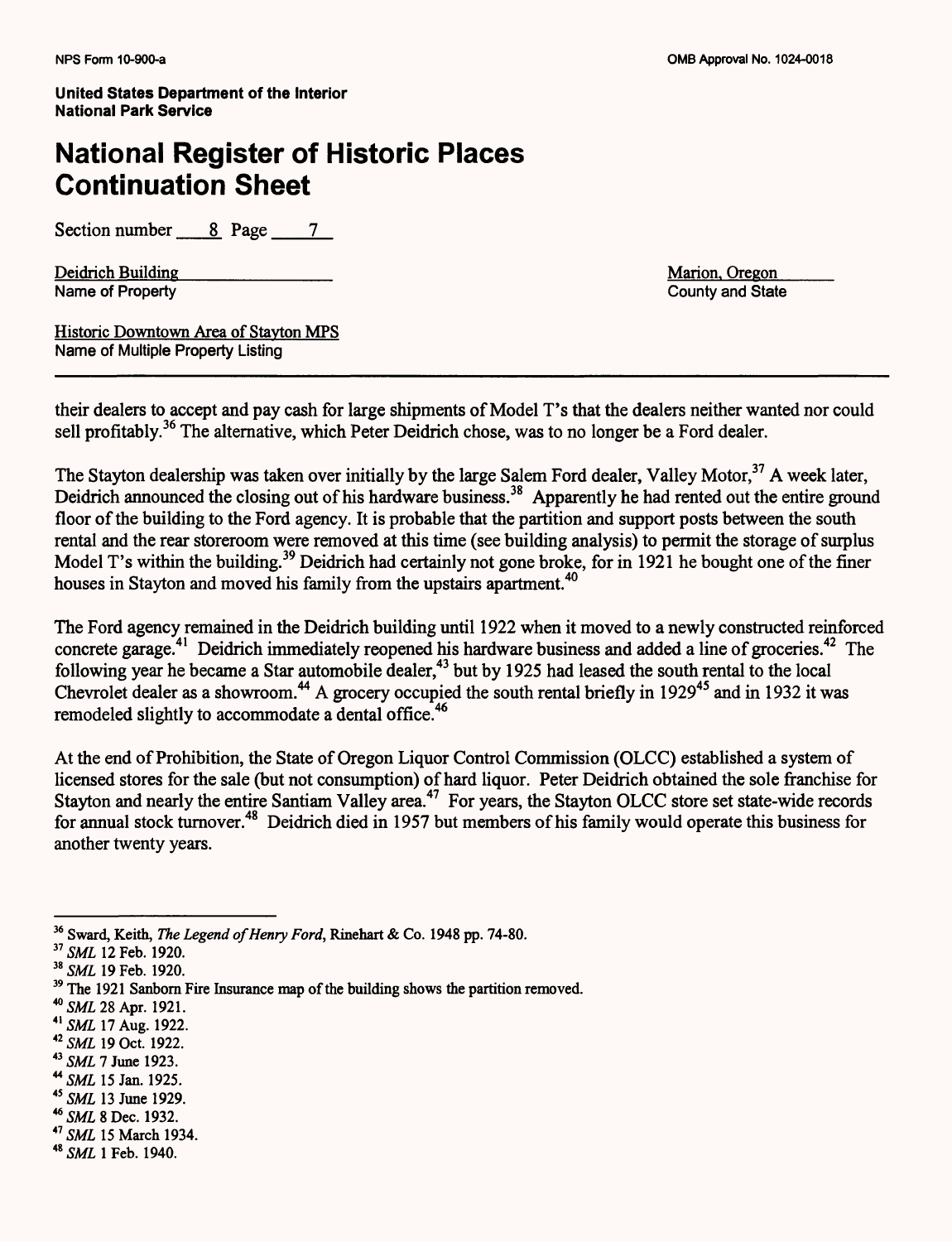## **National Register of Historic Places Continuation Sheet**

Section number 8 Page 8

Deidrich Building<br>
Name of Property<br>
Name of Property<br>
County and State Name of Property

Historic Downtown Area of Stavton MPS Name of Multiple Property Listing

In 1939, Deidrich sold his hardware business to Chris Neitling and Wilbur Lesley,<sup>49</sup> who had been associated for some time with the competing hardware store in Stayton. The dentist in the south rental moved into a new building of his own<sup>50</sup> and Neitling opened a doorway between the two stores and added stocks of major household appliances and floor coverings. The posts and partition that had been removed to permit vehicle access to the south rental were probably replaced at this time. A portion of the warehouse at the west end of the building was partitioned off for Deidrichs' OLCC store<sup>51</sup> with a window and separate entrance door cut in the north wall (see building analysis).

Neitling purchased the building in 1960 and made the modifications to the second floor apartments noted in the building analysis. The hardware and floor covering business passed through a number of hands between 1965 and 1987 when the building was purchased by Al Christie and was resold to the present owners in 1996. Currently, the ground floor of the building is being partially - occupied by an art gallery and a lampshade studio; the second floor apartments are unoccupied because of non-conformance to present building codes.

The Deidrich Building therefore is a microcosm of Stayton's economic and architectural development during the twentieth century. Hosting a number of different businesses and housing arrangements over time, the building reveals the versatility of two-part commercial buildings and concrete block construction. The building's composition of concrete block detailing is evocative of a significant period of Stayton's architectural history.

<sup>49</sup>*SML* 9 March 1939. 50 Ibid.

<sup>51</sup> Ibid.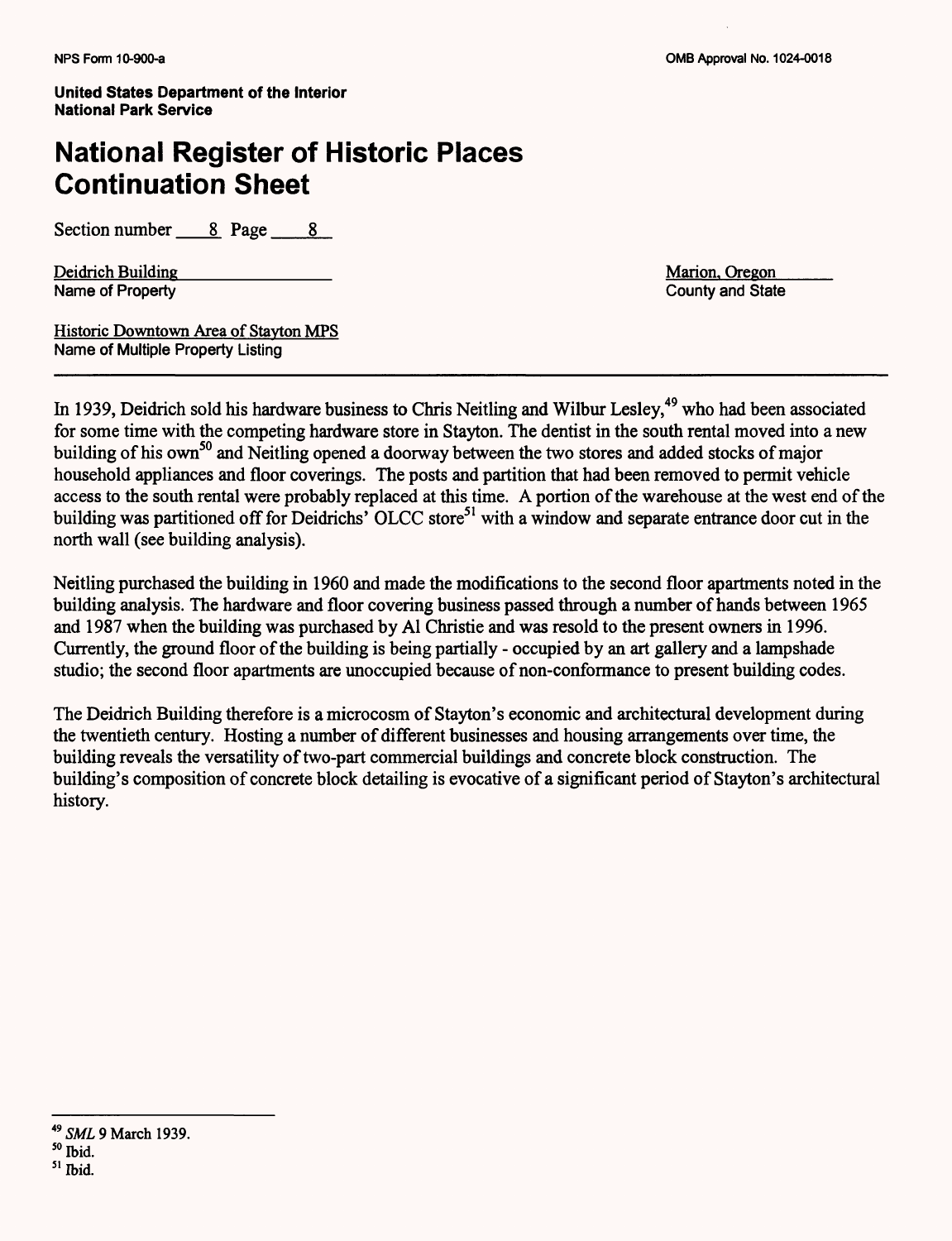#### **National Register of Historic Places Continuation Sheet**

Section number *9* Page 1

Deidrich Building<br>Name of Property<br>Name of Property<br>County and State Name of Property

Historic Downtown Area of Stavton MPS Name of Multiple Property Listing

#### **MAJOR BIBLIOGRAPHIC REFERENCES**

Bailey, Barbara Ruth. *Mainstreet.* Oregon Historical Society pub., 1982.

*Historical Atlas of Marion &Linn Counties, Oregon.* Edgar Williams & Co., 1878.

"Historic Main Street of Stayton MPS." Santiam Heritage Foundation, 2005.

Jones, Mathilda Siegmund. "History of Stayton," Marion County Historical Society Vol. 1,1955.

Lau, Ernst. *The Waterways of Stayton.* Santiam Heritage Foundation publication 2001.

Longstreth, Richard. *The Buildings of Mainstreet.* Alta Mira Press, 2000.

Marion County, Oregon, Assessor's Map *#* 91W10DC.

Polk Business Directories of Stayton, Oregon.

Rice, Harmon Howard, *Concrete Block Manufacture,* John Wiley & Sons, 1908.

Sanborn Fire Insurance Maps of Stayton, Oregon, 1913, 1921, 1931.

- Santiam Heritage Foundation photo file.
- Santiam Heritage Foundation. "An Inventory of Properties Included in the City of Stayton, Oregon." Historical Overlay District," 2003.
- Simpson, Pamela. "Cheap, Quick, and Easy: An Early History of Rockfaced Concrete Block Building" in *Perspectives in Vernacular Architecture X.* Columbia, MO: University of Missouri Press, 1989.

*Statesman* (Salem, Oregon) files.

Stayton, Ethel. Unpublished records of early Stayton History. Santiam Heritage Foundation files.

*Stayton Mail files, 1905 - 1959.* 

Sward, Keith. *The Legend of Henry Ford.* Rinehart & Co. 1948.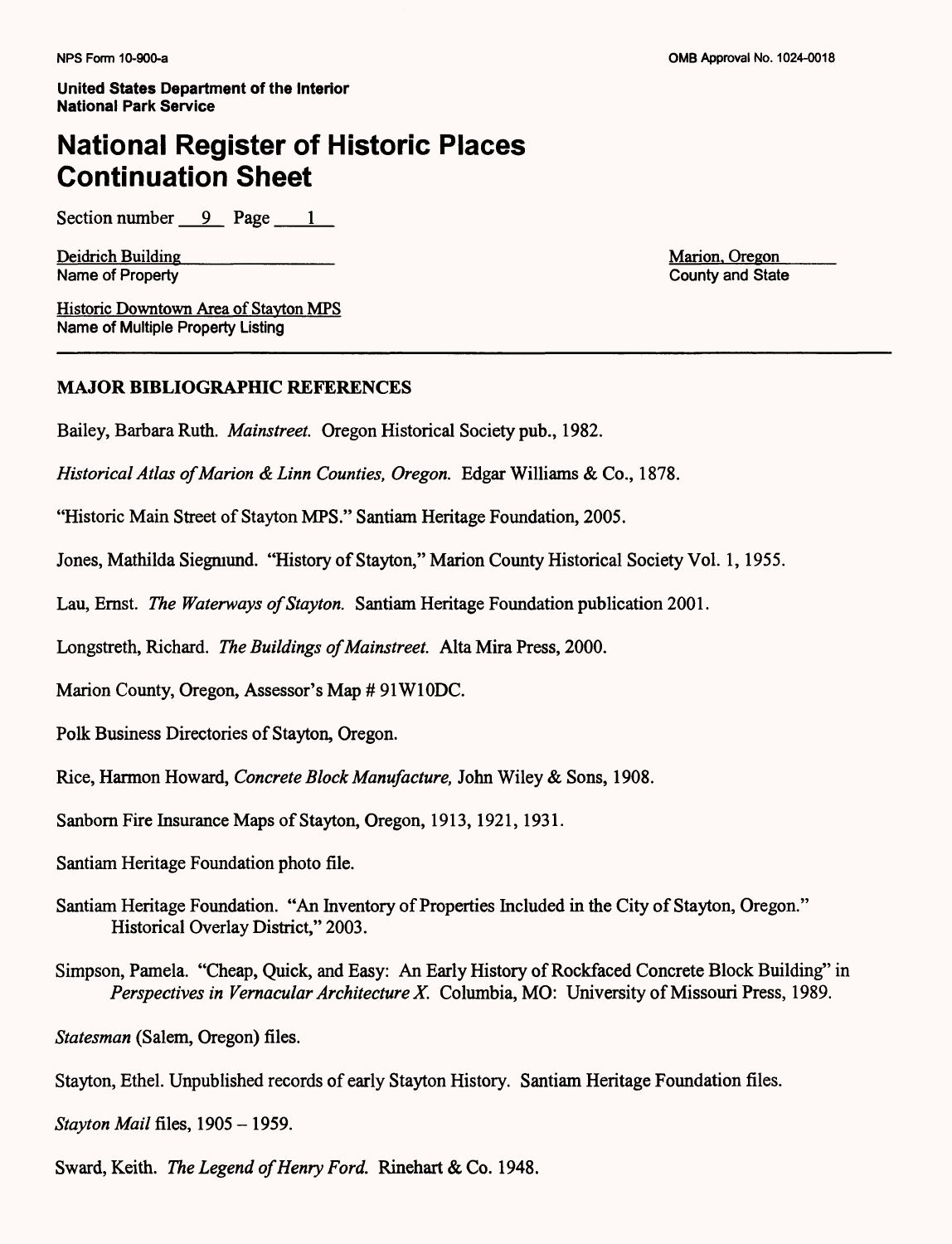| Deidrich Building |  |
|-------------------|--|
| Name of Property  |  |

#### **10. Geographical Data**

|                                    | Acreage of Property Under one acre                                                                                                                                                                                             |   |                       |  |
|------------------------------------|--------------------------------------------------------------------------------------------------------------------------------------------------------------------------------------------------------------------------------|---|-----------------------|--|
| <b>UTM References</b>              | (Place additional UTM references on a continuation sheet)                                                                                                                                                                      |   |                       |  |
|                                    | 1 10 516510 4960140                                                                                                                                                                                                            | 3 |                       |  |
| Zone Easting Northing              |                                                                                                                                                                                                                                |   | Zone Easting Northing |  |
|                                    |                                                                                                                                                                                                                                | 4 |                       |  |
| <b>Verbal Boundary Description</b> | (Describe the boundaries of the property on a continuation sheet)                                                                                                                                                              |   |                       |  |
| <b>Boundary Justification</b>      | (Explain why the boundaries were selected on a continuation sheet)                                                                                                                                                             |   |                       |  |
|                                    |                                                                                                                                                                                                                                |   |                       |  |
| 11. Form Prepared By               |                                                                                                                                                                                                                                |   |                       |  |
|                                    | name/title Gregg Olson and Ernst Lau New York Contract Contract Contract Contract Contract Contract Contract C<br><u> 1989 - Jan Bernard Bernard, amerikan bernama (h. 1988).</u>                                              |   |                       |  |
|                                    |                                                                                                                                                                                                                                |   | date 12-12-05         |  |
|                                    | street & number 6872 Witzel Road 1986 10 Linux 1 and 10 Linux 1 and 10 Linux 1 and 10 Linux 1 and 10 Linux 1 and 10 Linux 1 and 10 Linux 1 and 10 Linux 1 and 10 Linux 1 and 10 Linux 1 and 10 Linux 1 and 10 Linux 1 and 10 L |   |                       |  |
|                                    |                                                                                                                                                                                                                                |   |                       |  |
|                                    |                                                                                                                                                                                                                                |   |                       |  |
| <b>Additional Documentation</b>    |                                                                                                                                                                                                                                |   |                       |  |
|                                    | Submit the following items with the completed form:                                                                                                                                                                            |   |                       |  |
| <b>Continuation sheets</b>         |                                                                                                                                                                                                                                |   |                       |  |
|                                    | Maps: A USGS map (7.5 or 15 minute series) indicating the property's location.<br>A sketch map for historic districts and properties having large acreage or numerous resources.                                               |   |                       |  |
|                                    | Photographs: Representative black and white photographs of the property.                                                                                                                                                       |   |                       |  |

Additional items (check with the SHPO or FPO for any additional items)

| <b>Property Owner</b> |                                        |                                       |
|-----------------------|----------------------------------------|---------------------------------------|
| name                  | <b>Gregg Olson and Linda Whitehead</b> |                                       |
| street & number       | 6872 Witzel Road                       | telephone 503-743-2229 / 503-580-7380 |
| city or town          | Salem                                  | state Oregon zip code 97301           |

Paperwork Reduction Act Statement: This information is being collected for applications to the National Register of Historic Places to nominate properties for listing or determine eligibility for listing, to list properties, and to amend existing listings. Response to this request is required to obtain a benefit in accordance with the National Historic Preservation Act, as amended (16 U.S.C.460 et seq.).

Estimated Burden Statement: Public reporting burden for this form is estimated to average 18.1 hours per response including time for reviewing instructions, gathering and maintaining data, and completing and reviewing the form. Direct comments regarding this burden estimate or any aspect of this form to the Chief, Administrative Services Division, National Park Service, PO Box 37127, Washington, DC 20013-7127; and the Office of Management and Budget, Paperwork Reductions Project (1024-0018), Washington, DC 20503.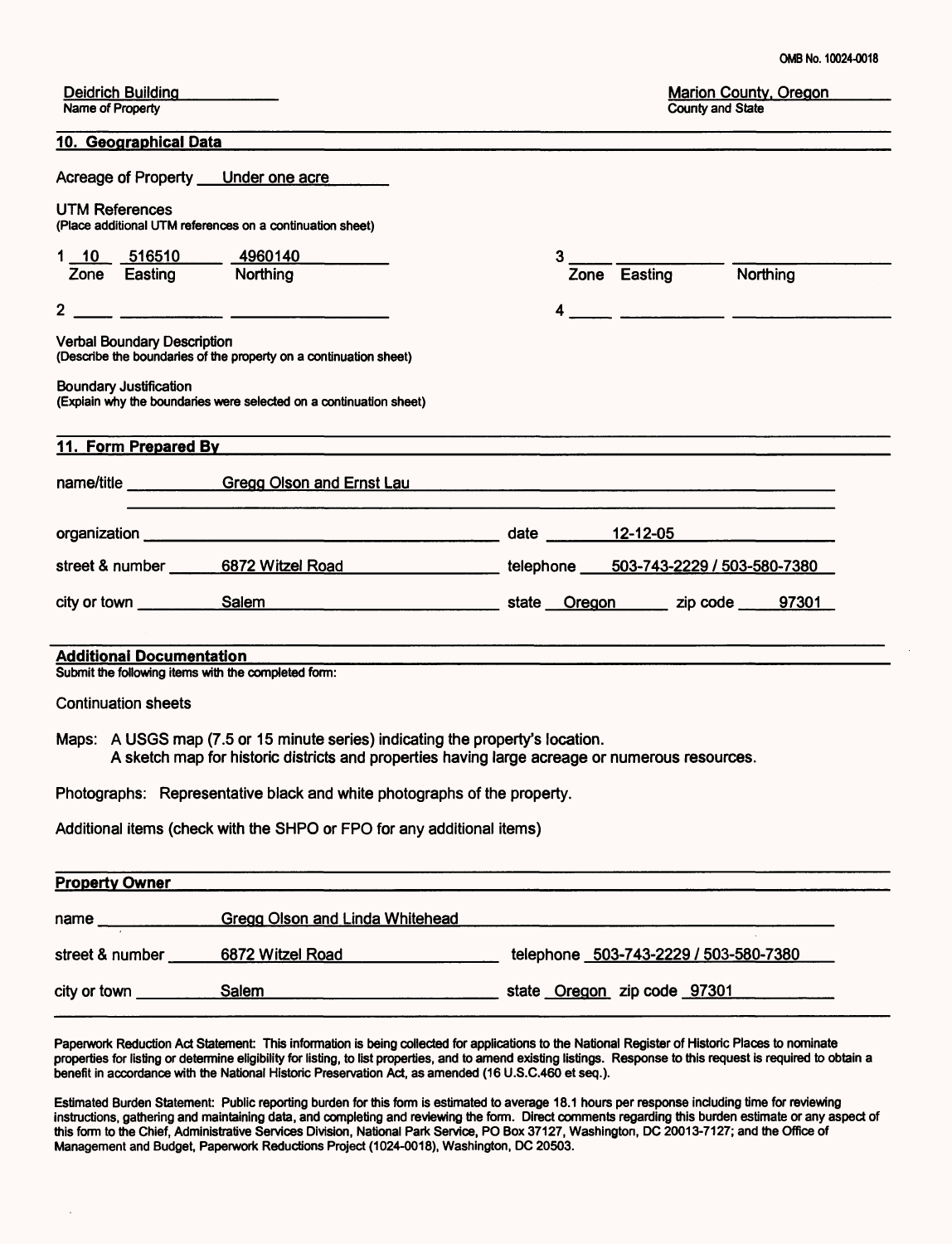## **National Register of Historic Places Continuation Sheet**

Section number  $10$  Page 1

Name of Property

Deidrich Building<br>
Name of Property<br>
Name of Property<br>
County and State<br>
County and State

Historic Downtown Area of Stayton MPS Name of Multiple Property Listing

#### **VERBAL BOUNDARY DESCRIPTION**

The nominated area includes all of Lots 5 and 6, Block 6 of the Original Town of Stayton, Oregon. The Marion County, Oregon Tax Assessor's map reference number is 91W 10DC and tax lot number is 11500.

#### **BOUNDARY JUSTIFICATION**

The nominated area includes the entire lot that is associated with the Deidrich Building of Stayton, Oregon.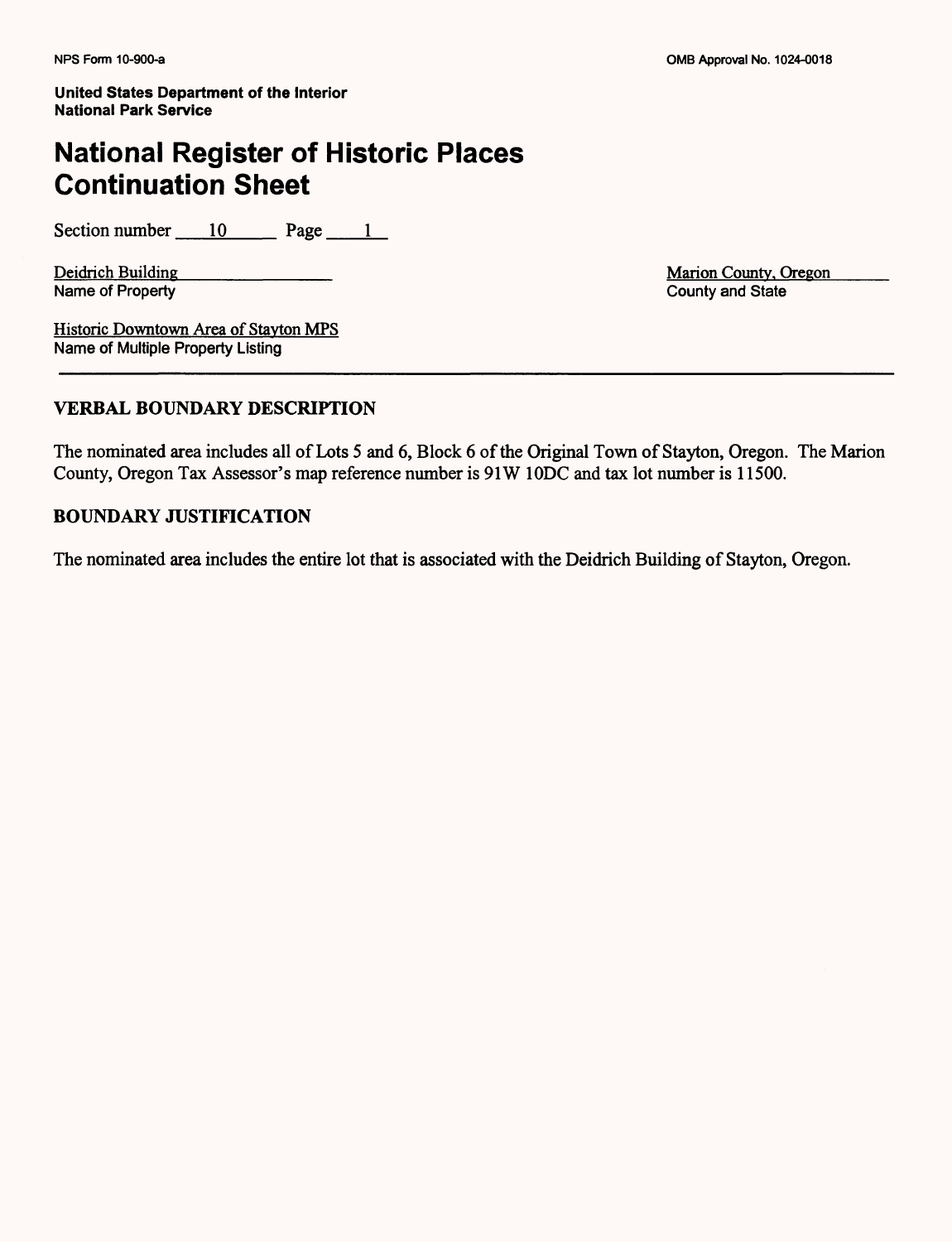### **National Register of Historic Places Continuation Sheet**

Section number <u>Additional Documentation</u> Page

Deidrich Building\_\_\_\_\_\_\_\_\_\_\_ Name of Property

Marion County. Oregon County and State



Figure 1. The Diedrich Building is circled on the map above. The other concrete block buildings along 3rd Avenue are numbered as well.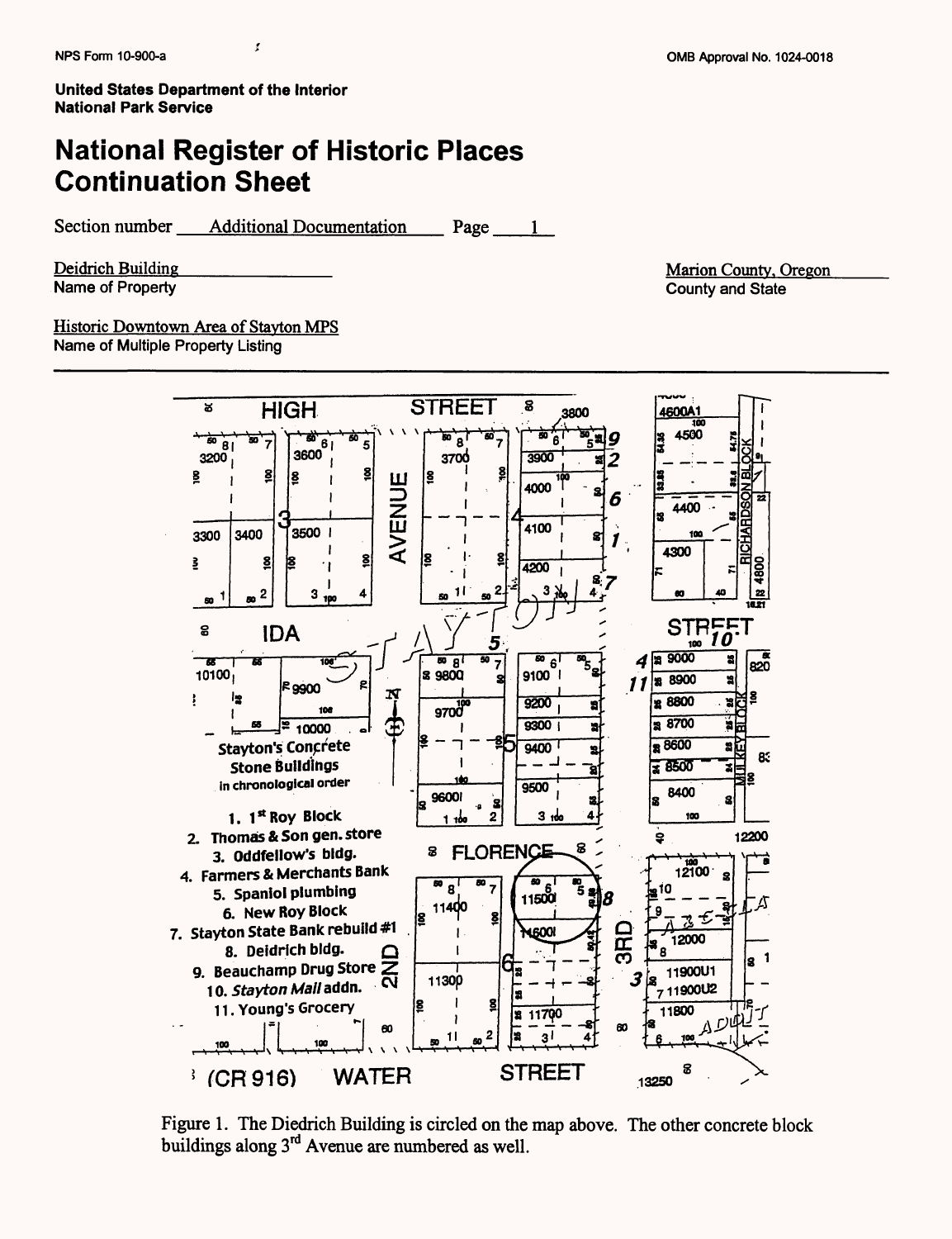### **National Register of Historic Places Continuation Sheet**

Section number <u>Additional Documentation</u> Page

Deidrich Building Name of Property

Marion County. Oregon County and State

#### Historic Downtown Area of Stavton MPS Name of Multiple Property Listing

This portion of the 1921 Sanborn map of Stayton, Marion County, Oregon locates the Deidrich building (circled) within the group of eleven Early 20<sup>th</sup> Century Commercial pre-cast concrete stone buildings built between'1908 and 1916. Nine of the buildings presently survive in recognizable and generally good condition and are at least partially occupied.

Not only are this number and concentration of examples of cast stone architecture remarkable, but the variety of surface treatments and ornamental details given the individual buildings makes the group a valuable document of the cast stone period.

Of the group, the Deidrich building alone has retained its original street level appearance; second floor modifications are easily reversible.

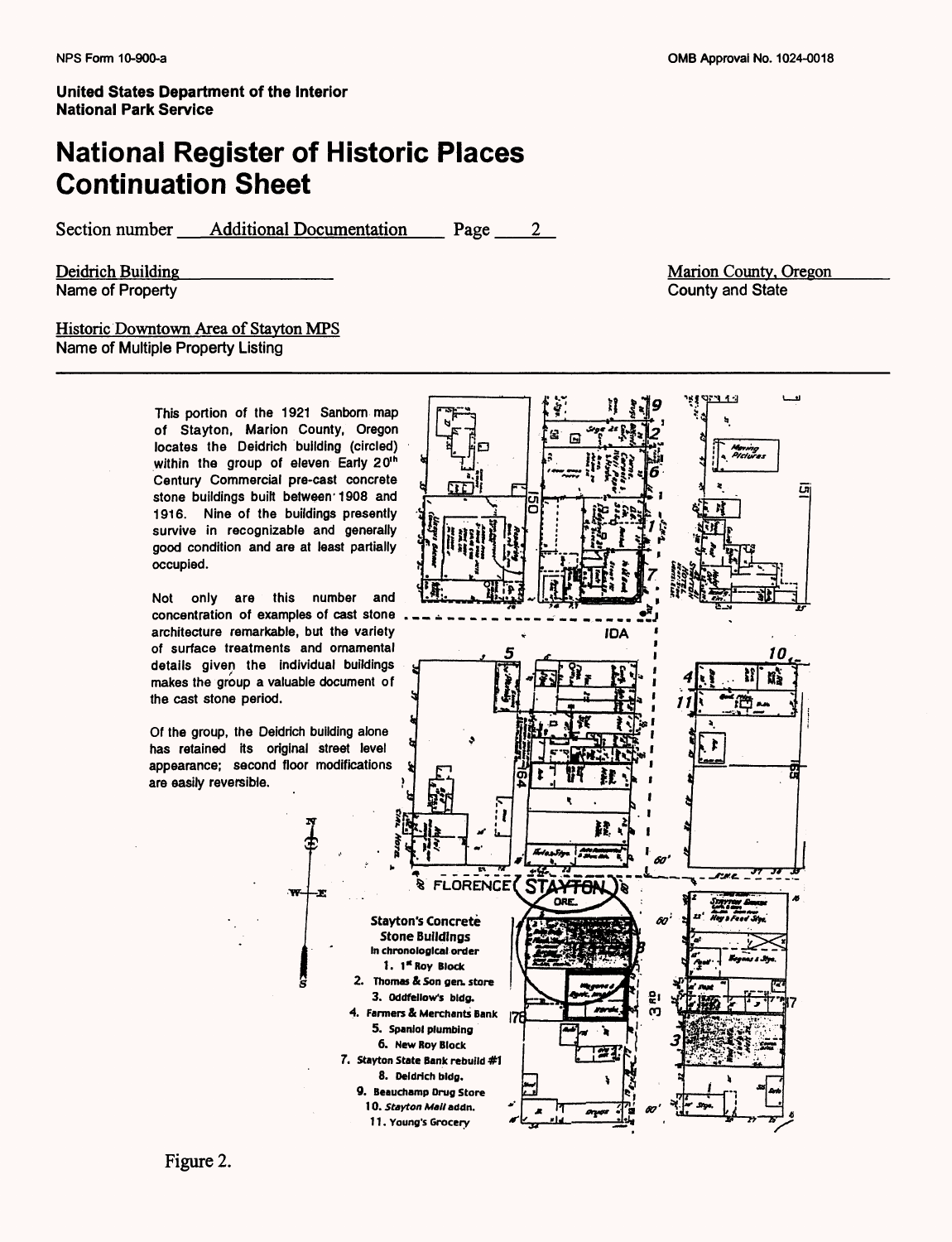## **National Register of Historic Places Continuation Sheet**

Section number <u>Additional Documentation</u> Page

Deidrich Building Name of Property

Marion County. Oregon County and State



Figure 3.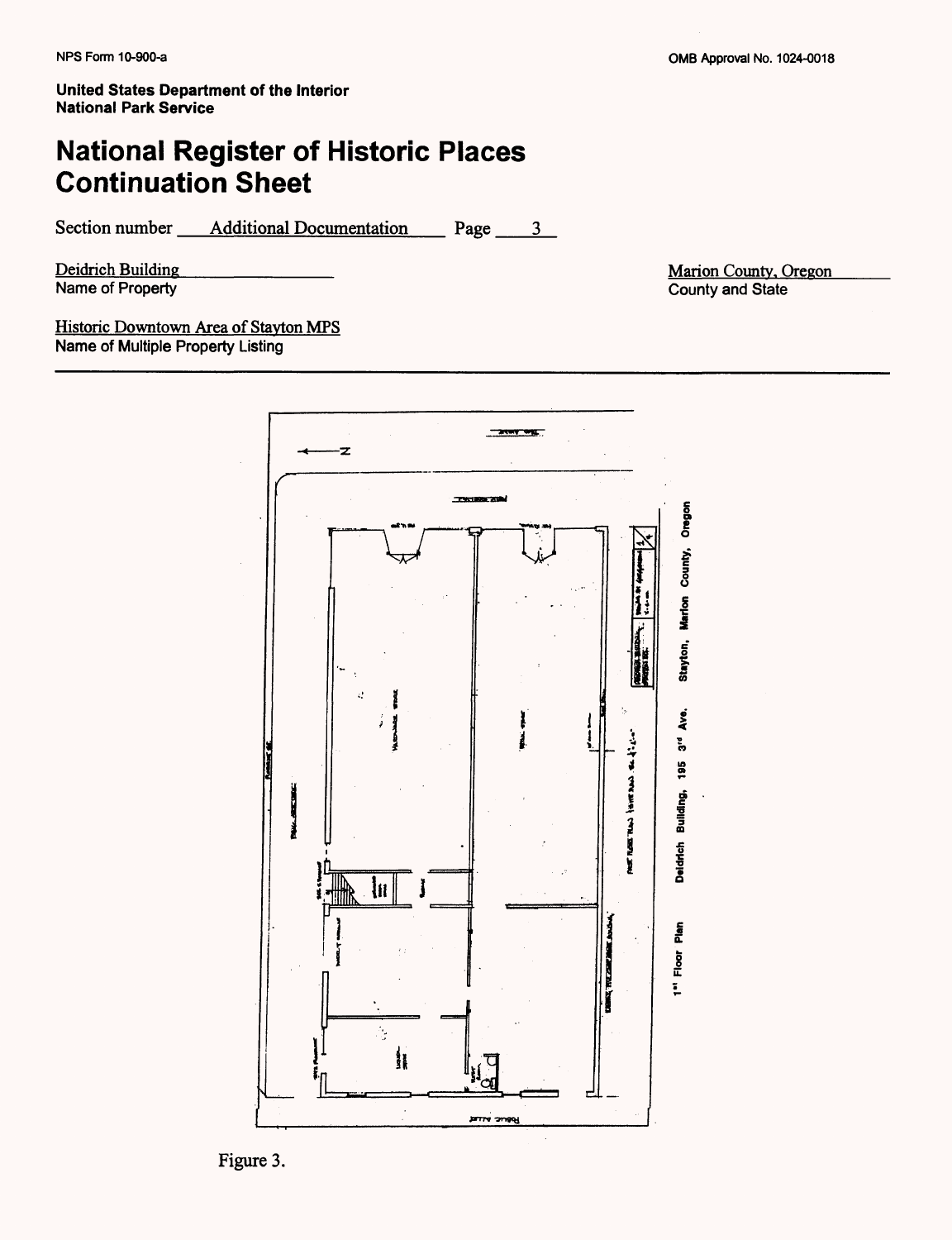## National Register of Historic Places Continuation Sheet

Section number Additional Documentation Page 4

Deidrich Building Name of Property

Marion County. Oregon County and State



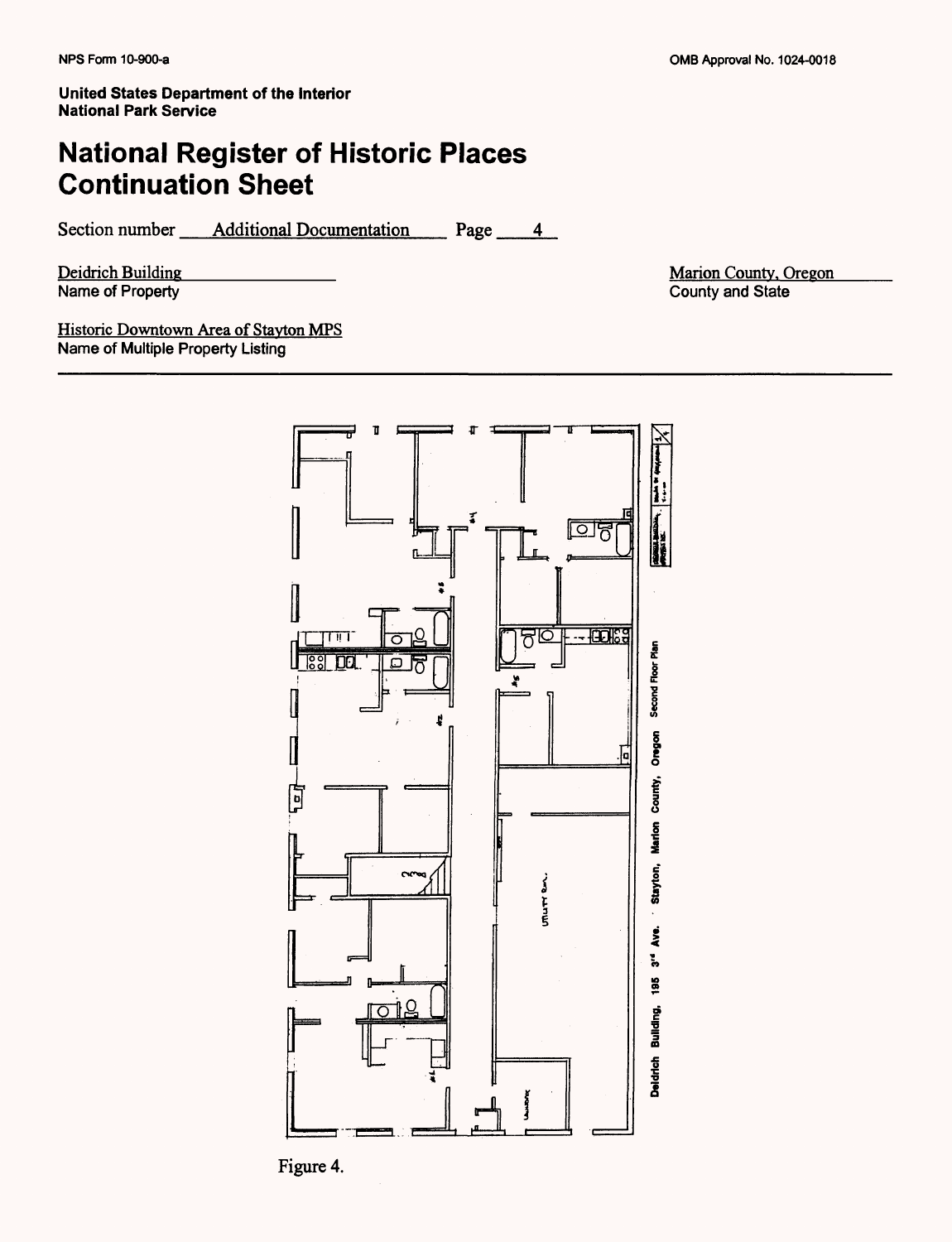## **National Register of Historic Places Continuation Sheet**

Section number <u>Additional Documentation</u> Page

Deidrich Building<br>Name of Property

Marion County. Oregon County and State



Figure 5. 1913 Sanbom Fire Insurance Map for Stayton. The Deidrich Building is situated in the upper right hand corner of this block.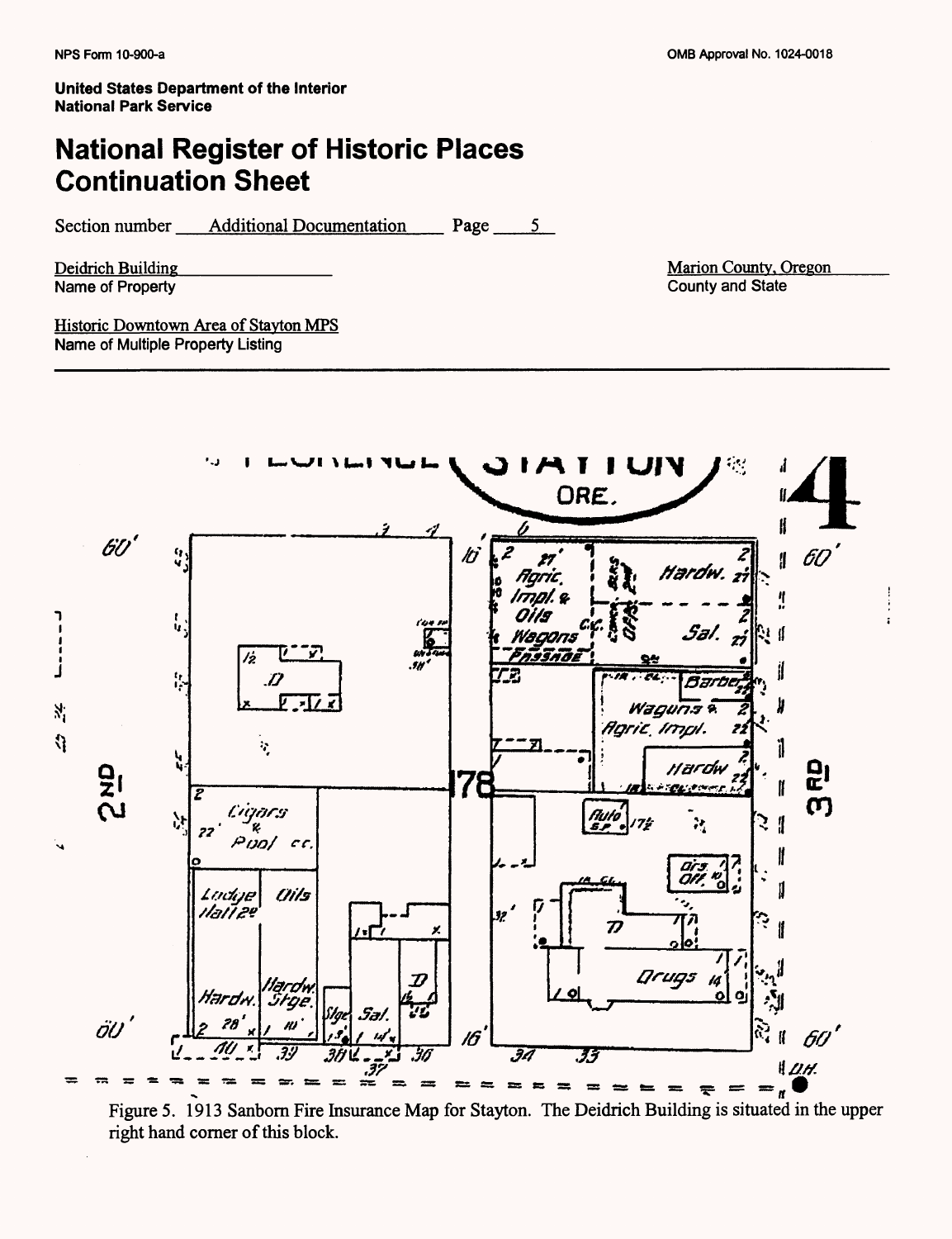# **National Register of Historic Places Continuation Sheet**

Section number Additional Documentation Page 6

Deidrich Building Name of Property

Marion County, Oregon County and State

Historic Downtown Area of Stavton MPS Name of Multiple Property Listing



Figure 6. 1913-1931 Sanborn Fire Insurance Map for Stayton showing the Deidrich Building situated in the upper right hand corner of the block.